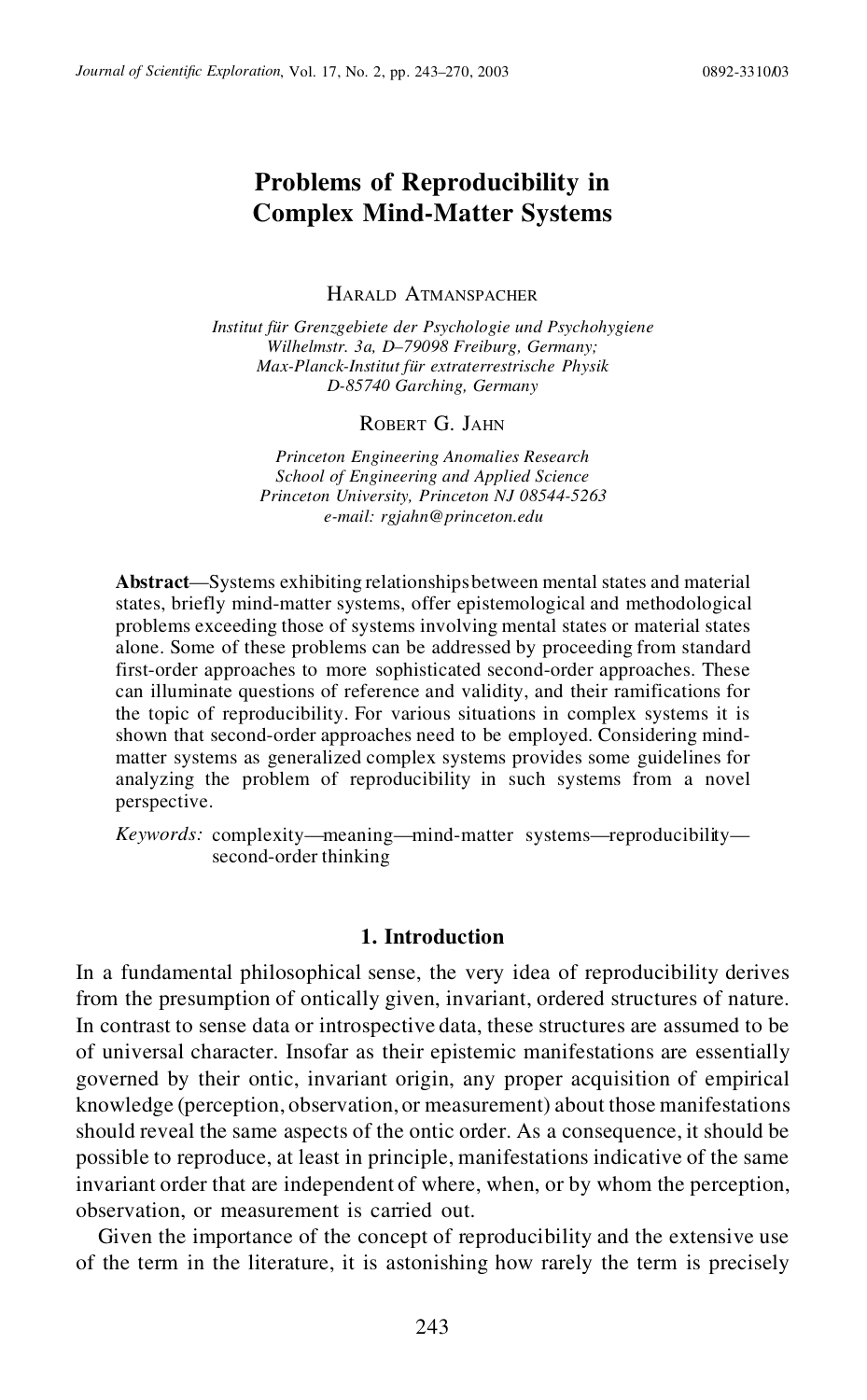defined. In many texts, it is more or less assumed that the reader knows what reproducibility is, so it is not easy to find comprehensive or exhaustive characterizations. A compact general account of some basic features of reproducibility is presented in the German *Enzyklopädie Philosophie und Wissenschaftstheorie* (Tetens, 1995):

Reproducibility means that the process of establishing a fact, or the conditions under which the same fact can be observed, is repeatable. A fact  $F_2$  is a *repetition* of a fact  $F_1$  if only a few designators in the description of  $F_1$  must be replaced to obtain a description of *F*<sup>2</sup> . Therefore it makes sense to speak of the reproducibility of a fact only relative to an explicitly formulated description.

The requirement of reproducibility is one of the basic methodological standards for all sciences claiming lawlike knowledge about their domain of reference. In particular, reproducibility is an inevitable requirement for experiments in the natural sciences: each experiment must be repeatable at any time and at any place by any informed experimentalist in such a way that the experiment takes the same course under the same initial and boundary conditions. The reproducibility of an experiment in the natural sciences includes the reproducibility of experimental setups and measuring instruments . . ..

While the requirement of reproducibility is largely uncontroversial in physics, chemistry, and biology, the possibility of reproducible experimentsin behavioralscience, psychology, and cultural science is questionable. The reason is that in experiments about the behavior and action of human beings the test persons *know* that an experiment is repeated. This reflexive knowledge changes the initial and boundary conditions of the original experiment in a way which is essential for its outcome. As a consequence, the original experiment cannot be repeated under the same initial and boundary conditions.

The commonly agreed primacy of reproducibility as a pillar of scientific methodology was explicitly challenged by Popper (1965). His main point of criticism was due to a switch of perspective from ahistoric, time-independent knowledge to historically evolving knowledge which crucially depends on the time at which it is acquired. While it most often turns out to be inconsequential to disregard historicity in the natural sciences, its consideration is obviously crucial in many problems of psychological and cultural areas of research.

Therefore it is not astonishing that the main body of literature on reproducibility is found in behavioral science, psychology, and cultural science, where the notion of replicability is often used instead of reproducibility. Some key monographs in these respects are Sidman (1960), Cronbach (1983), and Krathwohl (1985). Specific questions of reproducibility in psychological research have been addressed by Lykken (1968) and Smith (1970).<sup>1</sup>

The quoted characterization of reproducibility addresses a number of crucial issues such as the significance of a theoretical framework (description), the domain of referents, the role of initial and boundary conditions, and different variants of reproducibility in different sciences. These issues are discussed in some detail in Section 2. The epistemological framework for this discussion is based on the Cartesian roots of modern science, leading to the distinction between first-order and second-order schemes of thinking.

In Section 3, the general notions of Section 2 are applied to the field of complex systems. Concepts of second-order complexity are related to particular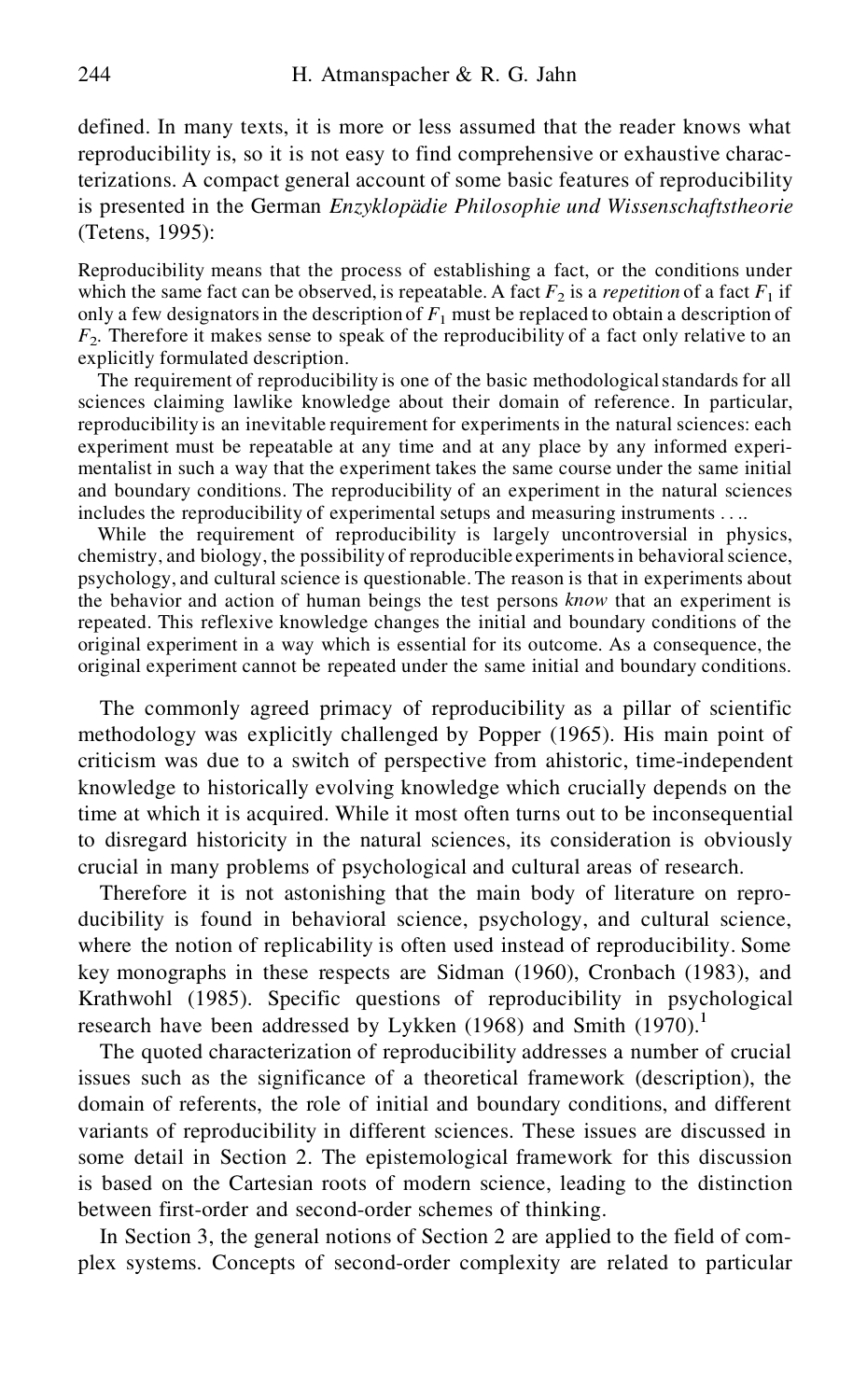information theoretical concepts (3.1). Non-stationarity and non-ergodicity are described as typical features of complex systems. Large deviations statistics is suggested as a potential formal framework to deal with such features from a second-order point of view (3.2).

Section 4 extends the approach to complex mind-matter systems, i.e., systems whose description is assumed to require both a mental and a material component to be complete.<sup>2</sup> In this respect, the concepts of meaning and complexity can be understood to refer to mental and material domains, respectively, in a complementary manner (4.1). Several candidates for second-order features of such systems are presented and briefly discussed with respect to their reproducibility(4.2).

Section 5 contains a summary and conclusions.

#### **2. Epistemological Remarks**

#### *2.1. First-Order and Second-Order Frameworks*

All contemporary sciences share some basic characteristics with respect to their epistemological structure and methodological rules. Generally speaking, they are all based on the fundamental distinction between two domains: some kind of description and its set of referents. Although one can argue about the status of these domains as well as about the distinction itself, it is hard to imagine any serious scientific body of knowledge not embedded within such a scheme.

The specific appearance of the two domains depends on the particular science considered. In the natural sciences, more or less formalized kinds of description are desirable, denoted as theories or models. The set of referents, to which these theories and models refer, typically is a subset of elements of the material world. The historical roots of this framework go back to Descartes' distinction of *res cogitans*, thinking substance, and *res extensa*, extended substance. While the first is the domain of non-material theories and models, the second is the domain of their material referents.<sup>3</sup>

In the social sciences and the humanities, modes of descriptions are usually less formalized, largely due to the more complicated structure and function of most of their referents. Moreover, these referents are not restricted to elements of the material world. In fact, most of the concepts and models of those scientific areas refer to mental, psychological, categorial, conceptual and other elements belonging to the non-material domain of *res cogitans.* In such a situation, it is essential to distinguish between two subsets or levels of elements of the nonmaterial domain, if one wants to avoid problems of self-reference.<sup>4</sup>

If models and conceptions are supposed to be more general than their referents, they are to be located at an upper, second level of description, hence the designation ''second-order'' description. A description is of second order if its set of referents includes another, first-order description.<sup>5</sup> In more detail,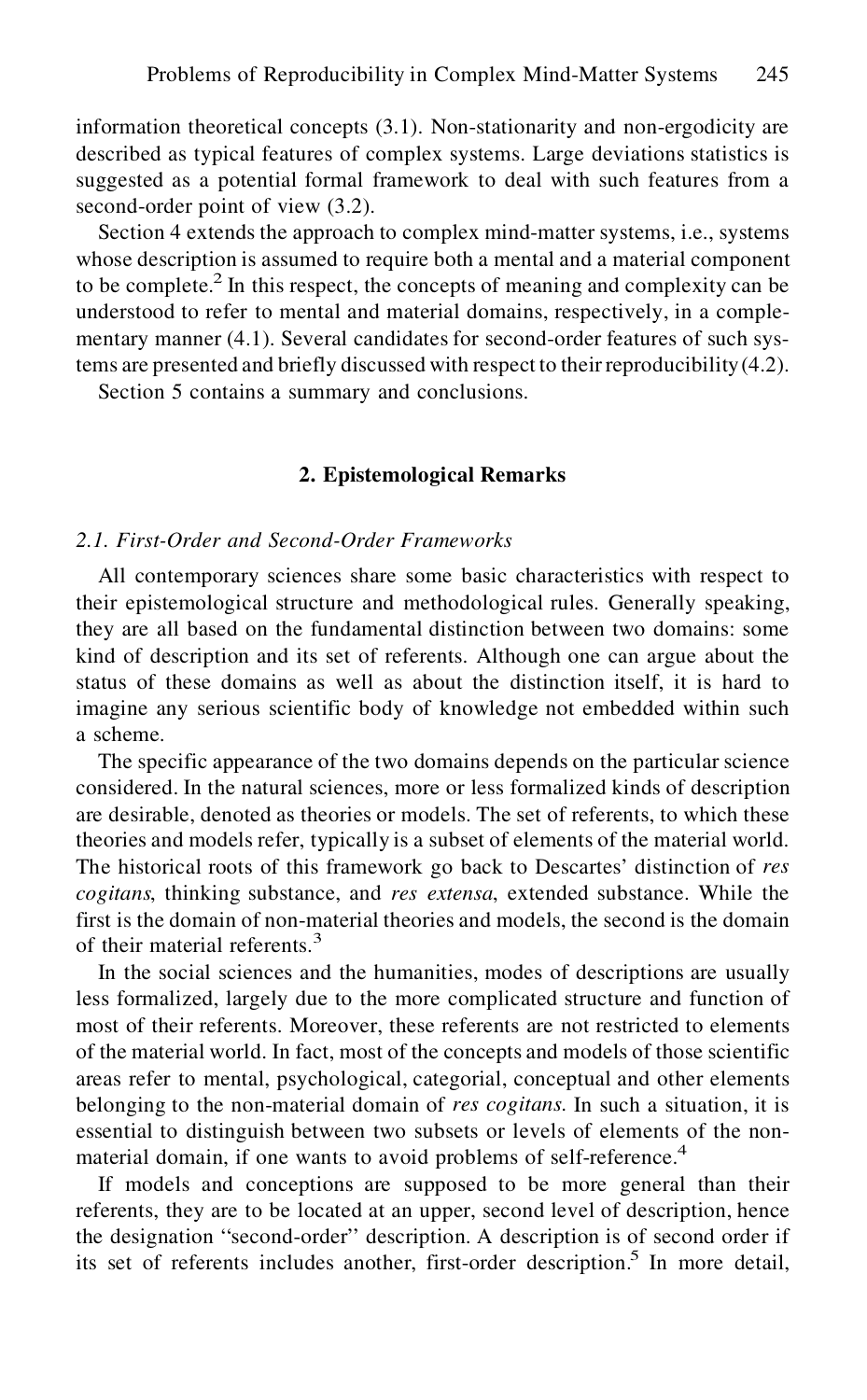a second-order model or theory (sometimes also called meta-model or metatheory) refers to second-order facts or data which usually include a first-order framework consisting of a first-order model, first-order data, and their mutual relationship. (Key elements of the reference structure of second-order approaches will be explicated in Section 2.2.) In principle, yet higher-order frameworks are conceivable as well, but we do neither discuss them nor the associated problem of infinite regress in this article.

Natural sciences do not meet problems of self-reference as long as they do not reflect their epistemological status explicitly. Under this condition, it is entirely sufficient to work with first-order approaches. However, there are examples for which the mentioned condition is not satisfied. In other words, there are situations in which a particular mode of description refers to elements of both the non-material and the material domain. A striking example, which will be discussed in Section 3, is the study of complex systems. Moreover, it will be argued that the study of conscious and unconscious aspects of mind-matter systems requires that similar considerations be taken into account.

In the study of complex systems, it has become increasingly clear that the complexity of a system cannot be defined without explicitly referring to the intentions or purposesto be realized by such a definition.Thisimpliesthat definitions of complexity are not context-free. Among other issues, the concept of meaning becomes crucial in this respect. This situation is particularly interesting insofar as it evolved from within the physical sciences. It represents an example where explicit considerations of epistemological issues arise in specific physical problems.

In the study of mind-matter systems, it is clear that the mind-brain system cannot be understood without considering both non-material mental states and material brain states together. This is the arena in which sciences such as neuropsychology and neurophysiology meet. The corresponding problem of psychophysiological relations can be extended to mind-body relations and, more generally, to mind-matter relations beyond the boundaries set by individual living beings, e.g., particular aspects of their collective behavior.

All these examples presume that an appropriate material system (e.g., a central nervous system or brain) is a *necessary* condition for a functioning mental system. Relaxing this condition leads to broader questions of consciousness, e.g., questions as to the existence of ''mentality'' independent of a material body, or, from a different perspective, questions as to the relationship between mental and material systems which are not ''bound together'' within an individual living being. This broad scope pertains to the psychophysical problem or mind-matter problem in its most general sense. Particular aspects of this will be discussed in Section 4.2.

Since in both the study of complexity and of consciousness, including mindmatter research in its most general sense, models are required to refer to both material and non-material elements, they are paradigmatic cases for the necessity of second-order descriptions. It is obvious that this necessity can complicate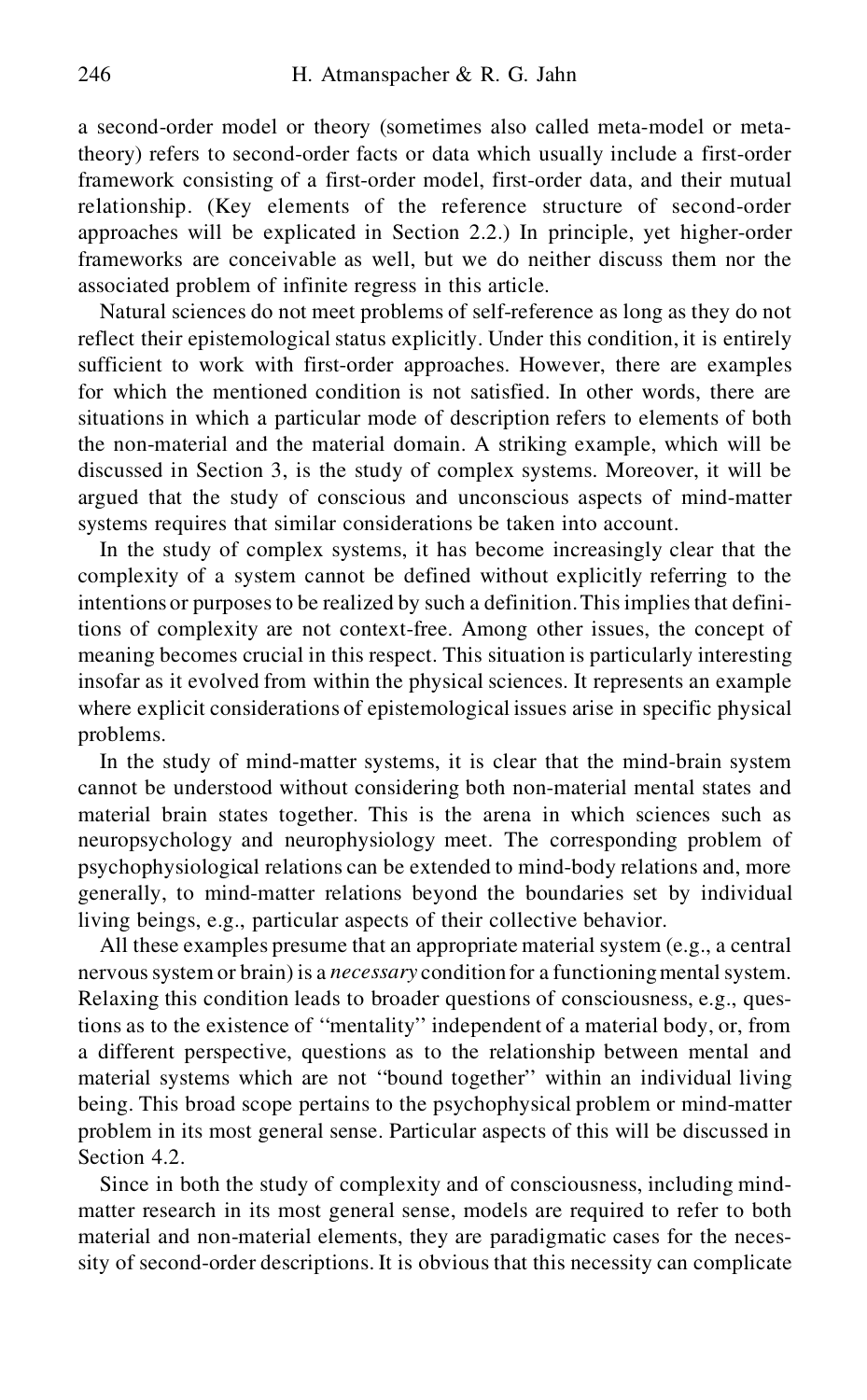the standard scientific methodology considerably. In the following, some of the ramifications implied by these complications will be discussed.

#### *2.2. Reference*

Standard, first-order approaches usually operate with clear-cut reference relations between elements of a model or theory and elements of the system to be described. Each theoretical term in a physical theory is defined in such a way that it refers as uniquely as possible to an equivalence class of elements of the material world. To give some oversimplified examples, the laws of classical mechanics refer to the behavior of solid bodies, the laws of hydrodynamics refer to the behavior of liquids, the laws of electrodynamics refer to the behavior of substances with electric and magnetic properties, and so on.

It is important to realize that the reference relations themselves cannot be explicitly investigated in terms of first-order approaches. Second-order approaches are needed to provide a reference structure more sophisticated than that of first-order approaches. In principle, the entire framework of first-order approaches can become the referent of a second-order approach. This is to say that a first-order model plus its first-order referent(s) plus the relation between the two can become the second-order referent of a second-order model(see Figure 1).

Although suggestive, it is not a triviality that first-order models and first-order referents can be decomposed with respect to each other. It is possible that the relation between them is of such a kind that, for particular issues, it is even illegitimate to conceive them as decomposable. This possible difficulty notwithstanding, the success of scientific practice seems to indicate that such a decomposition is at least very useful in many situations. The methodology of sciences such as physics, for instance, relies essentially on the assumption that first-order models and their first-order referents can be decomposed.

Based on this assumption, two special cases can be distinguished for secondorder models. One of them deals with models about first-order models, such as in large parts of the social sciences and humanities. Epistemology is an example of a discipline in which knowledge about the tools for gaining knowledge is developed. The other, simpler case addresses models about first-order referents, such as in the natural sciences. Here, second-order models can typically be condensed into first-order models. As far as complexity is concerned, this will be discussed in detail below (Section 3). Such special cases are also conceivable for the study of certain aspects of consciousness.

Second-order models allow us to consider the relations between first-order models and their referents as a referent of second order. If the decomposability of first-order models and their referents cannot be presupposed or is questionable, i.e., in holistic approaches, this option is of vital significance. After all, second-order approaches introduce a major extension of scientific modeling, and along with this a distinct shift of perspective. Before discussing this in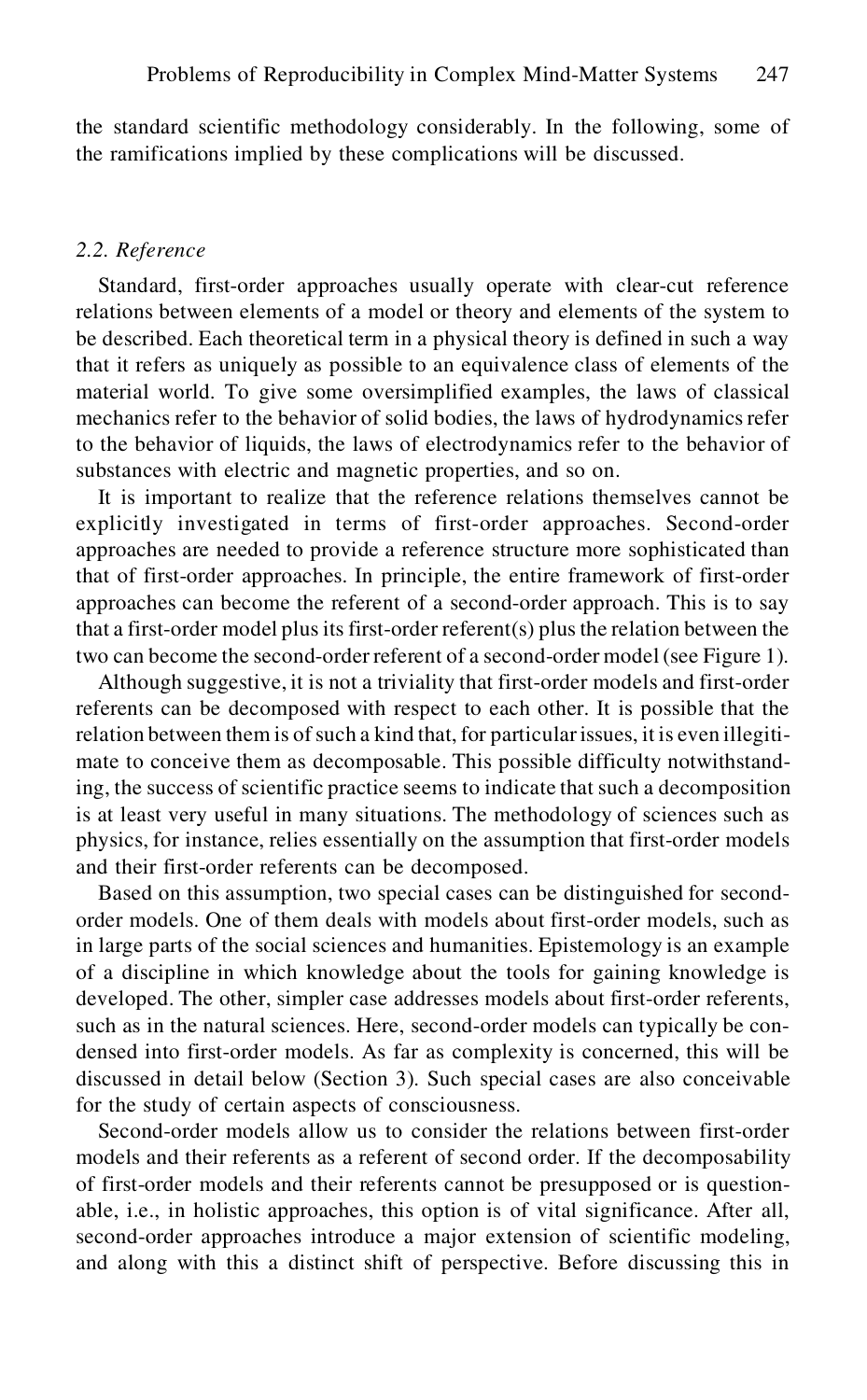



Fig. 1. Schematic illustration of second-order (meta-) models and their relations with first-order (conventional) models and their first-order referents.

more detail (Sections 2.3, 2.4), three short examples may serve to illustrate the basic idea.

- ° The relation between first-order models and their referents is crucial for any process of scientific discovery. Although the rational reconstruction of a first-order model and its application usually disregards this process retrospectively, the psychology of scientific discovery (and, more generally, of creativity) cannot dispense with it. The aspects of interpretation and understanding of a first-order model depend in large part on its relation to its referents. Typical questions of a second-order framework in this respect would be: Why is there a relation between mental categories (i.e., theoretical terms) and material referents (i.e., empirical facts)? Why is this relation not entirely arbitrary? How is it constituted? By contrast, firstorder frameworks presuppose that such a relation exists and use it to answer questions referring to the structure and behavior of systems in the material world.
- A bit more specific is the problem of relationships between mental states of a mind and material states of a brain. In another terminology, this is phrased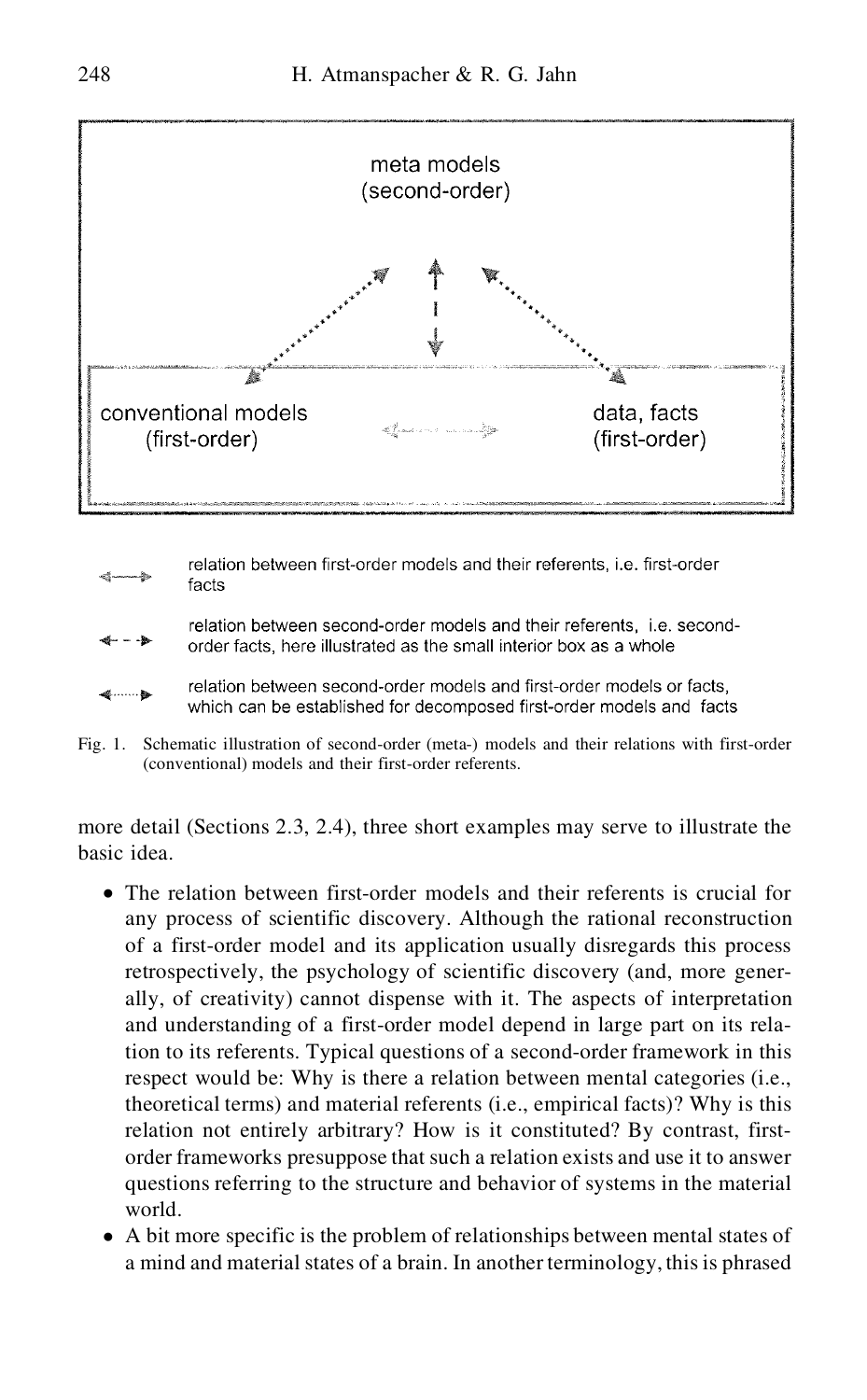in terms of so-called neural correlates of consciousness. Interestingly, a major part of current neuroscientific research focuses on specifying particular correlates of this kind. The problem of what constitutes the correlations is mostly ignored, rarely stated, hardly addressed, and absolutely unsolved. This situation is remarkable since the terminology of neural correlates would indicate consideration of the relation between mind and brain in a second-order sense. Actual research questions, however, refer more or less to first-order referents of first-order neurobiological models.

• In computer science and automata theory, frameworks of second order abound insofar as the key to almost everything in this field is the relation between hardware and software. This example is especially interesting since it refers to an area of investigation which is not only conceptually important but also of high practical relevance. Electronic chips and their elements (hardware) serve to implement algorithms (software) extremely efficiently. In this way, relations between hardware and software at a first-order level are established by sophisticated engineering tools. The engineer, however, is lost without a second-order perspective. For instance, developing a computing architecture means to determine beforehand which relations between hardware and software are required to design any intended devices for a specified purpose. Needless to say, this applies as well if human engineers are replaced by AI systems.

#### *2.3. Validity*

The issue of reference is of crucial importance for the validity of a model. In order to check whether a model is valid, e.g., is correct in a particular domain to be specified, the predicted behavior of some system due to the model has to be compared with the actual behavior of that system to which the prediction refers. At a first-order level, this is the core of the mutual relation between theory and experiment as it is properly applied in traditional areas of science. If theoretical predictions are correct, corresponding experiments provide results consistent with the predictions and thus confirm the theory. If theoretical predictions are incorrect, corresponding experiments provide results inconsistent with the predictions and thus disconfirm the theory and lead to its rejection or revision.

Although there are many complicationsto this brief and rough characterization if one looks at concrete situations of scientific practice in detail, this is a fair overall characterization for first-order frameworks. Considering second-order frameworks, the scenario becomes more involved due to the more complicated structure of reference relations. An experiment in the sense of a second-order framework deals with more than first-order referents of first-order models.<sup>6</sup> Second-order referents are in principle the entire complex of first-order models plus first-order referents plus their mutual relation with each other (compare again Figure 1).

As a consequence, a second-order model cannot be disconfirmed by firstorder referents alone, except in cases where second-order referents can be shown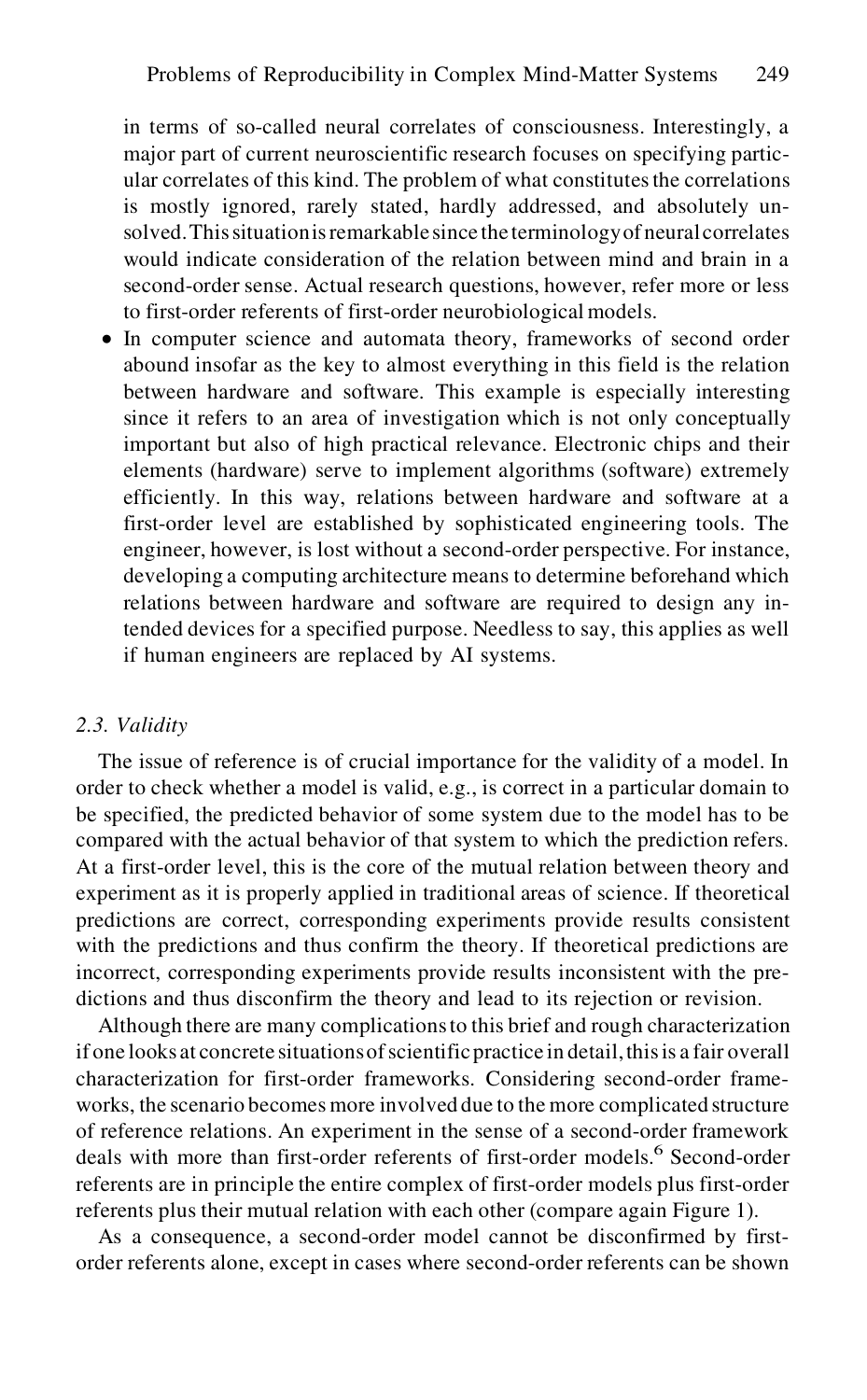to be reducible to first-order referents. In all non-trivial second-order situations this will not be possible. Hence, an experiment in the sense of a second-order framework is markedly different from a conventional first-order experiment. It has to include mental referents (e.g., psychological states) in addition to material referents (e.g., physical states), and, ideally, it should even include some explicit reference with respect to the relations between the two.

In non-trivial second-order situations, experiments must be designed in such a way that the more or less intricate relation between first-order models and their referents is properly taken into account. In general, this means that an experimental result capable of confirming or disconfirming a second-order model derives from a sophisticated combination of first-order models and their first-order referents. Only such a sophisticated combination as a whole can be a referent of a second-order model. Specific examples will be discussed below.

One can easily see how misleading an attempt to use first-order experiments to check the correctness of second-order models can be. Let us use two examples of the preceding subsection to demonstrate this. Consider a mind-matter system with correlated mental and material states. A second-order model would start with referring to such a system as a whole, and then proceed to its separate mental and material properties and their interrelations. Only in such a way would it be possible to address the issue of mind-matter correlations explicitly. Trying to confirm or disconfirm such a second-order model by first-order experimental results would amount to using material properties alone, e.g., the behavior of a particular neuron assembly, to check the correctness of the secondorder model. The inappropriateness of such an approach is obvious.

It would be similarly inappropriate to try to check the validity of a proper implementation of a computing architecture by checking whether the transistors in the chips operate properly. Of course, the operation of transistors is a necessary preconditionfor the functioningof the computer, but it does not say anything about the proper operation of hardware and software together.

#### *2.4. Reproducibility*

Checking the validity of a model or a theory requires empirical results which are reliable. The reliability of a result clearly depends on whether it is a singular (chance) event or it can be reproduced under appropriate conditions. In this sense, the issue of reproducibilityis a central methodologicalingredientof contemporary sciences.<sup>7</sup> If an empirical observation cannot be reproduced, then the general opinion will be to ignore it, disregard it, or at least not take it as seriously as other results belonging to the established body of scientific knowledge. Nonreproducible results are incapable of confirming or disconfirming a theory.<sup>8</sup>

The criterion of reproducibility is not unconditional. First of all, to reproduce an empirical result means to observe the same result under circumstances essentially identical with those leading to its preceding observation. The essence of this condition is that the relevant circumstances must be known and controlled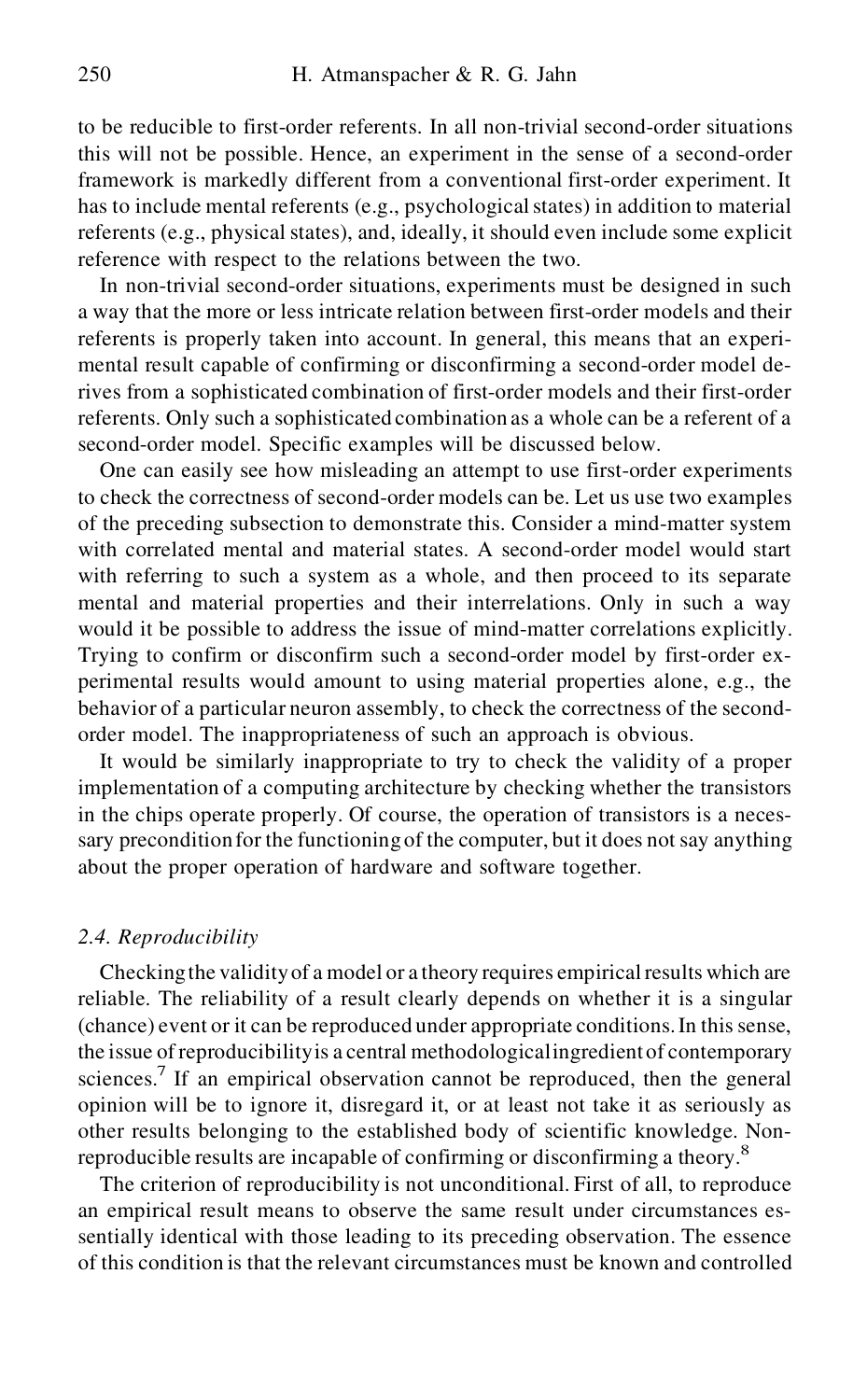to such an extent that they can be adequately reestablished for any future attempt to reproduce an observation. If the circumstances are known well enough, the aspect of control is often achieved by suitable laboratory designs. In a given laboratory experiment, the setup is chosen in a way enabling a precise observation of a deliberately selected feature of a system.

An experiment provides conclusive answers only to questions for which it is properly designed. This is sometimes expressed by the sloppy notion of a "Procrustes strategy" governing laboratory-based science.<sup>9</sup> More generally speaking, there are always features which must be disregarded since they are considered irrelevant for the question to be answered. It is part of the art of experimental science to design experiments in such a way that a particular question is translated into relevant experimental conditions as precisely as possible. In simple words, the goal is to establish (relevant) facts within (irrelevant) noise. For the issue of reproducibility it does not matter if irrelevant conditions vary: only the relevant conditions must be kept fixed.

Many situationsin large-scale systems(e.g., geophysicsor astrophysics) do not enable any active control of empirical observations. Such situations are examples for an intermediate situation between typical experimental science with wellcontrolled boundary conditions and the notoriousloss of precise control which is inherent in inanimate complex systems (e.g., the atmosphere of the earth), and even more so in living systems. Nevertheless, a large body of sound, important, and sophisticatedknowledge has been collected for such systems. Of course, the same holdsin those areas of the life sciences, e.g., behavioral or developmentalbiology, in which rigorously fixed laboratory conditions generally do not make sense.

To reproduce an empirical result also means that the quantitative value of an observable obtained in a measurement must be consistent with the values obtained in previous measurements. This is important since experimental results always have (epistemic) measurement errors. For this reason, a limit for an admissible scatter of individual results is required beyond which results are not considered as successfully reproduced.

At this point the significance of statistics enters; in many situations, the standard deviation of a distribution of measured values around a mean serves as a key quantity to distinguish individual results consistent with the expected distribution from those which are inconsistent (so-called ''outliers'' <sup>10</sup>). A result satisfies the criterion of individual reproducibility if it is consistent with the expected distribution. Such a strategy presupposes that the distribution of measured results is known or can be reasonably assumed, e.g., as a normal (Gaussian) distribution. Moreover, care must be taken that the measured results are not obscured by systematic errors, or the measured results must be corrected for such errors if they are known.

A basic assumption for such a strategy is the existence of a sharp, dispersionfree (ontic) value of an observable which would be identical with its measured value if there were no measurement errors or other distortions due to the measuring process. There are two possible complications, though, to this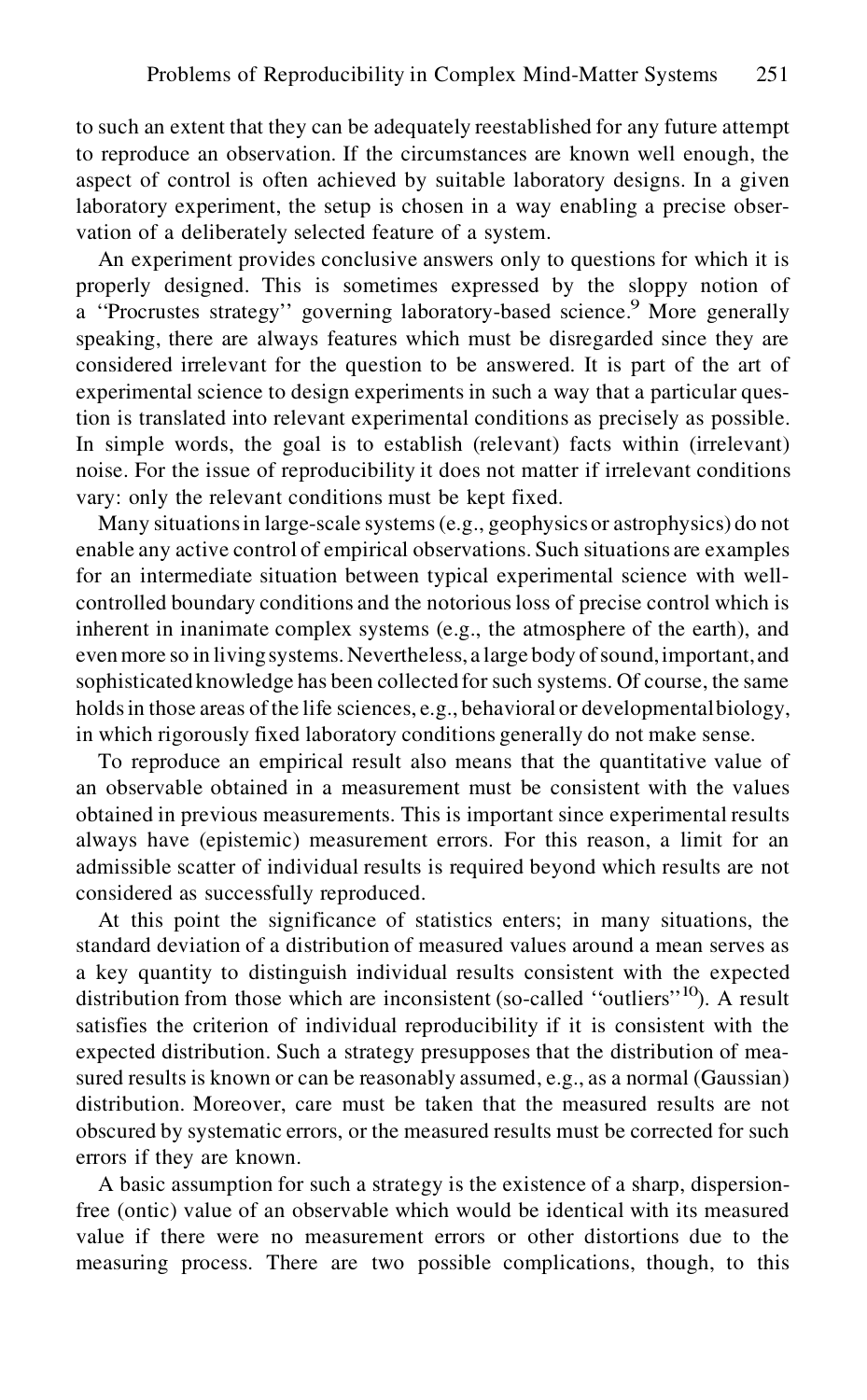assumption. First, there may in principle be dispersion-free values of observables for individual events, but the events cannot be precisely and uniquely prepared (for all practical purposes). This implies variability, and one has to deal with a dispersed distribution of assumed dispersion-free values for an ensemble of individual events. Conventional areas of physics (such as classical point mechanics) consider the limit of a delta function for this distribution.In complex systems such an idealization is inappropriate, e.g., due to epistemic uncertainties introduced by uncontrollable influences in preparation and measurement.

Second, there are situations in which the assumption of a dispersion-free ontic valuation itself cannot be guaranteed. For instance, a quantum system with noncommutative observables cannot be in a state in which two such observables have dispersion-free expectation values. In this case, even observables for individual events cannot be valuated pointwise, but require valuations over sets of points. Corresponding non-vanishing dispersions are not a result of imperfect measurement or measurement distortions (epistemic problems), but they are intrinsic to the systemassuch (an ontic problem).They are the result of an intervalvalued ontic observable rather than an epistemic uncertainty.

If the assumption cannot be maintained that measurement errors introduce only a scatter of results around a sharp value, reproducibility must be understood with respect to ensembles of events rather than individual events. In such cases, the identification of ''outliers'' is more complicated. It may then be appropriate to assume a whole distributionof values asthe primary object of measurementrather than one sharp value. The overall scatter of results is then given by a convolution of this primary distributionwith the distribution accounting for measurement errors. It is obvious that this can entail complications for increasingly complex systems.

Such complications can make it necessary to proceed from traditional firstorder thinking to second-order approaches to describe complex systems more appropriately. An illustrative example typical for complex systems is the problem that an expectation value of an observable, defined in some limit  $N \to \infty$ does not exist. In this situation, a possible second-order point of view can be realized by studying the way in which the mean value of the considered observable changes as a function of (finite) *N.* Any model predicting such a functional dependence, regardless of the existence of the limit  $N \to \infty$ , would qualify as a second-order model. The criterion of reproducibility would then have to refer to this functional dependence. It would be pointless to try to disconfirm such a second-order model by the lack of reproducibility due to the non-existence of an expectation value in a first-order framework. This and other examples will be discussed in detail in the following sections.

#### **3. Complexity as a Second-Order Concept**

The concept of complexity and the study of complex systems constitute an important focus of research in contemporary science. Although one might say that its formal core lies in mathematics and physics, complexity in a broad sense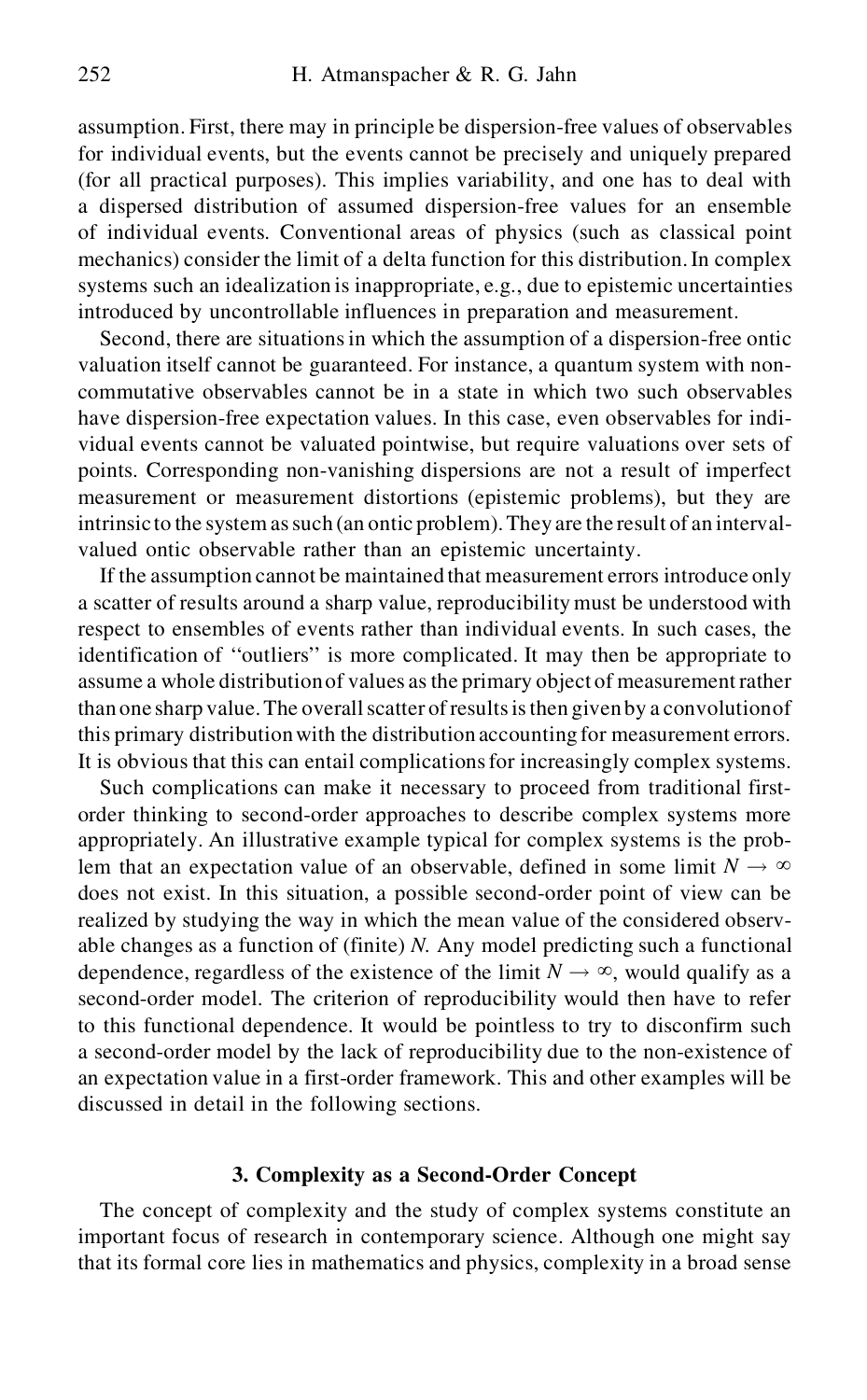is certainly one of the most interdisciplinary issues scientists of many backgrounds talk about today. Beyond the traditional disciplines of the natural sciences, the ''virus'' of complexity has even crossed the border to areas like psychology, sociology, and ecology, among others. (For a rough overview concerning different approaches and applications see Atmanspacher [1997].)

It is the intention of the present section to provide arguments for the relevance of second-order frameworks in the study of complex systems (Section 3.1). Central to these arguments is the classification of complexity measures, which can be related to different classes of information measures. On this basis it is possible to outline formal ways of implementing second-order approaches for complex systems, in particular large deviations statistics (Section 3.2). Coupled map lattices are briefly addressed as particularly interesting candidates for concrete applications.

### *3.1. Convex Complexity and Pragmatic Information*

A systematic orientation in the jungle of concepts of complexity is impossible unless a reasonable classification is at hand. There are several approaches that can be found in the literature: two of them are (i) the distinction of structural and dynamical measures (Wackerbauer et al., 1994) and (ii) the distinction of deterministic and statistical measures (Crutchfield & Young, 1989). Another, epistemologically inspired, scheme (iii) assigns ontic and epistemic levels of description to deterministic and statistical measures, respectively (Atmanspacher, 1994; Scheibe, 1973).

In addition to these approaches, a purely phenomenological criterion for classification can be given by the functional behavior in which a complexity measure is related to measures of randomness.<sup>11</sup> Within such an approach (for an early reference see Weaver [1968]), there are two classes of complexity measures: (iv) those for which complexity increases monotonically with randomness and those with a globally convex behavior as a function of randomness (cf. Figure 2). It turns out that classifications according to (ii) and (iii) distinguish measures of complexity in precisely the same manner as (iv) does: deterministic or ontic measures behave monotonically,and statistical or epistemic measures are convex. In other words, deterministic (ontic) measures are essentially measures of randomness, whereas statistical (epistemic) measures are not.

The class of monotonic measures of complexity contains, e.g., algorithmic complexity (Kolmogorov, 1965), various kinds of Rényi information (Balatoni & Rényi, 1956) (among them Shannon's information [Shannon & Weaver, 1949]), multifractal scaling indices (Halsey et al., 1986), and dynamical entropies (Kolmogorov, 1958). The class of convex measures of complexity contains, e.g., effective measure complexity (Grassberger, 1986), e-machine complexity (Crutchfield & Young, 1989), fluctuation complexity (Bates & Shepard, 1991), and variance complexity (Atmanspacher et al., 1997). See also Landsberg and Shiner (1998) and Feldman and Crutchfield (1998) for further discussion.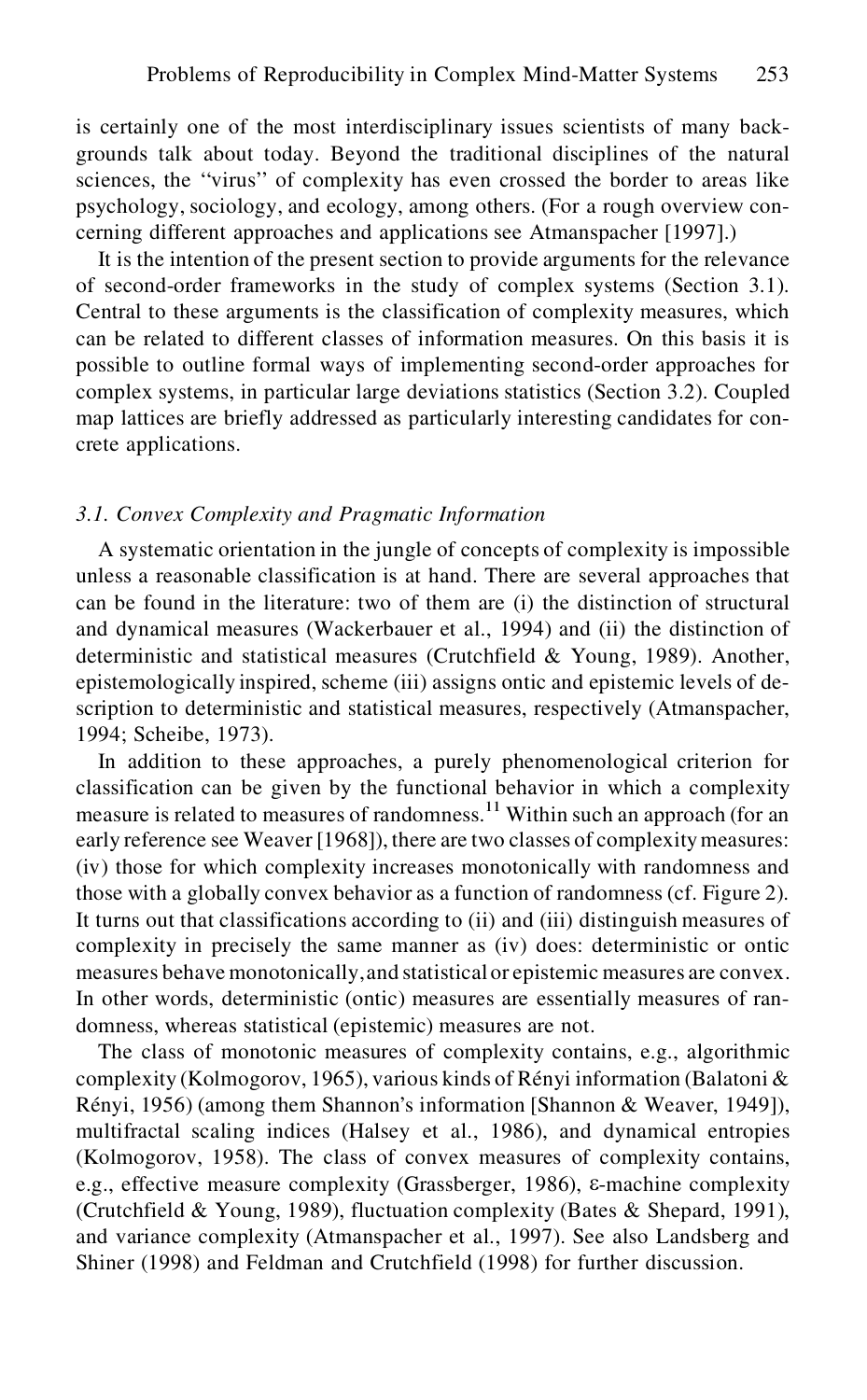

randomness

Fig. 2. Schematic illustration of two different classes of complexity measures, distinguished by their functional dependence on randomness.

A most intriguing additional difference (v) between both classes can be recognized if one focuses on the way statistics is implemented in each of these measures. The crucial point is that convex measures, in contrast to monotonic measures, are *meta*-statistically formalized, i.e., effectively represent (in one or another way) second-order statistics in the sense of "statistics of statistics".<sup>12</sup> Fluctuation complexity is the standard deviation (second-order) of a net mean information flow (first-order); effective measure complexity is the convergence rate (second-order) of a difference of entropies (first-order); e-machine complexity is the Shannon information with respect to machine states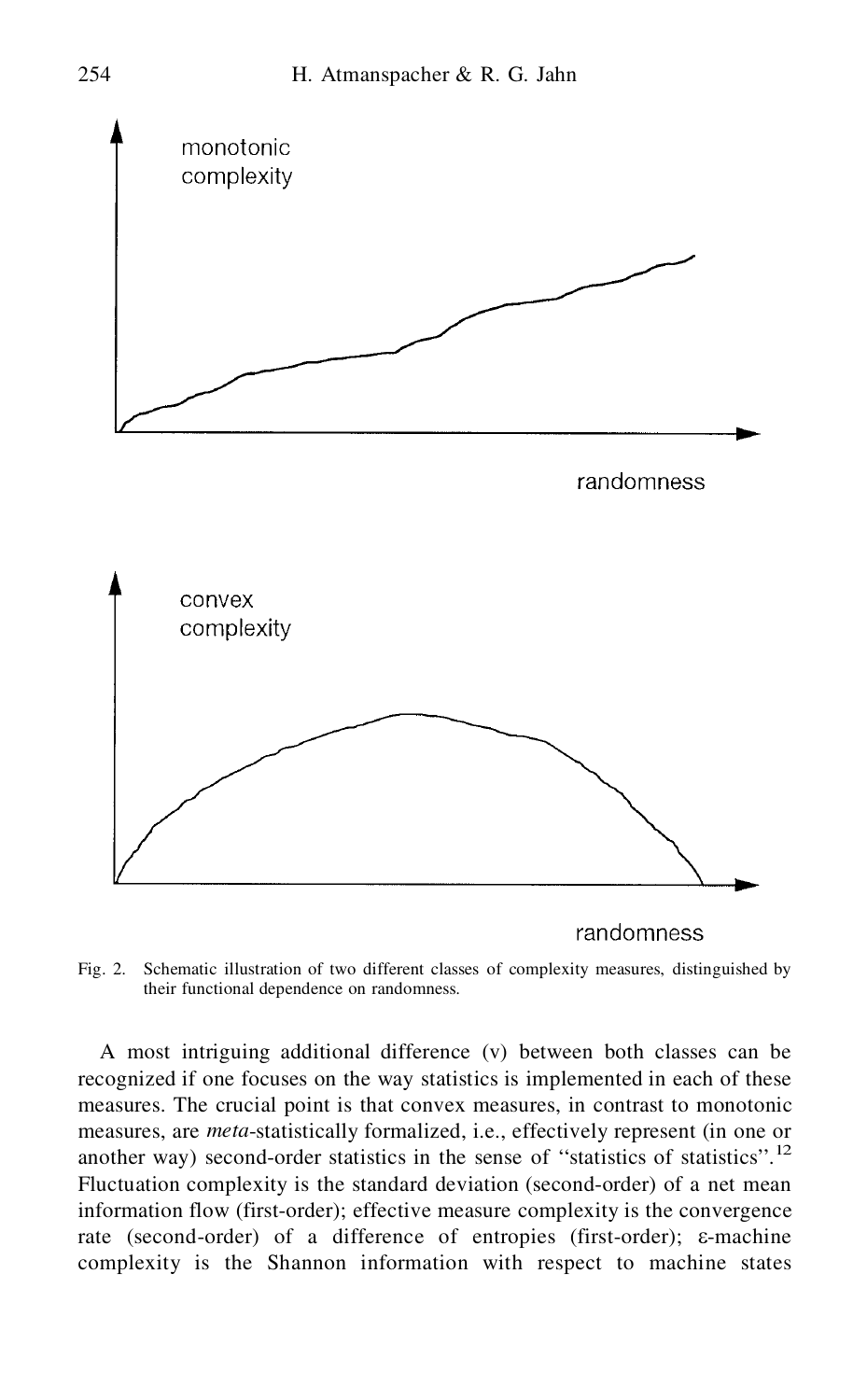(second-order) that are constructed as a compressed description of a data stream (first-order); and variance complexity is based on the variance (second-order) of the mean of many individual variances (first-order) of a distribution of data. To our knowledge, there is no monotonic complexity measure providing such a twolevel statistical structure. Although it would be desirable to have a theorem for the corresponding relationship between convex complexity measures and their two-level statistical structure, such a theorem is not yet available.

Since so many complexity measures bear an intimate relation to information theoretical concepts, it is interesting to see whether first-order and second-order complexity measures can be related to corresponding information measures. The way information theory has been traditionally applied in physics up to now is limited to its syntactical component, going back to the influential work Shannon published in a book coauthored with Weaver (Shannon & Weaver, 1949). Weaver's contribution in this book already pointed out that this syntactical component of information requires extension to semantic and pragmatic aspects (for more details see Atmanspacher [1997]).

An interesting approach in this direction was introduced by E. von Weizsäcker (1974) as a way to deal with the usage that is based on the meaning of a message in terms of pragmatic information. This concept relies on the two notions of *primordiality* ("Erstmaligkeit") and *confirmation* ("Bestätigung"). Weizsäcker argued that a message that does nothing but confirm the prior knowledge of a receiver will not change its structure or behavior. On the other hand, a message providing only material completely unrelated (primordial) to any prior knowledge of the receiver will also not change its structure or behavior, simply because it will not be understood. In both cases, the pragmatic information of the message vanishes.A maximum of pragmatic information is assigned to a message that transfers an optimum mixture of primordiality and confirmation to its receiver. For the limiting case of complete confirmation, purely syntactic Shannon information and pragmatic information vanish coincidentally. If primordiality is added, Shannon information increases monotonically.

Applying a proper algorithm in order to generate a regularly alternating, periodic pattern, the corresponding generation process is obviously recurrent after the first two steps, i.e., after the generation of the first two elements of the pattern. Considering the entire generation process as a process of information transmission, it presents only confirmation of its first two time steps once they have passed by. In this sense, a regular pattern, exhibiting no complexity, corresponds to a process of information transmission that has vanishing pragmatic information (or "meaning") as soon as an initial transient phase (the first two time steps) has passed by. This applies to both notions of complexity, the deterministic as well as the statistical one.

For a completely random pattern the situation is more involved, since deterministic complexity and statistical complexity lead to different viewpoints. Deterministically, a random pattern is generated by an incompressible algorithm which contains as many steps as the pattern contains elements. The process of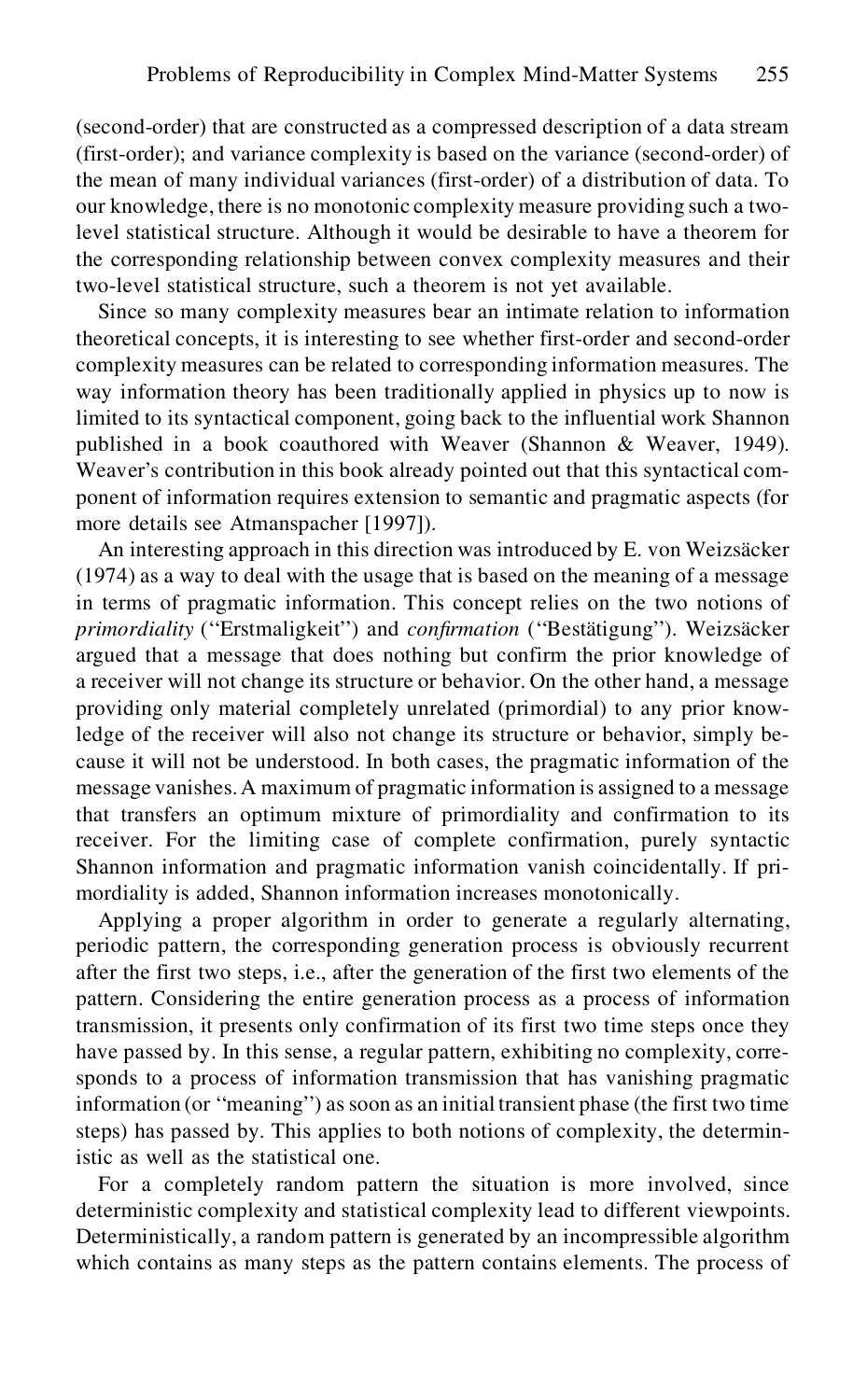generating the pattern is not recurrent within the length of the algorithm. This means that it never ceases to produce elements that are unpredictable, except under the assumption that the entire algorithm was known *a priori.* Such knowledge, however, would imply that the pattern itself was known, since the algorithm is nothing but an incompressible description of it. Hence, the process generating a random pattern can be interpreted as a transmission of information completely lacking confirmation, and, consequently, with vanishing pragmatic information.

As a consequence, there is indeed a strong conceptual similarity between complexity measures and information measures. Pragmatic information is as convex as second-order complexity, and syntactic information is as monotonic as first-order complexity.We will come back to this similarity in Section 4, where a generalization from complex systems to complex mind-matter systems will be discussed. At that point, the important role of pragmatic information as a measure of meaning will become crucial (Section 4.1).

#### *3.2. Large Deviations, Limit Theorems, and Ergodicity in Complex Systems*

In contrast to many areas of conventional physics, non-stationary, transient states play a significantrole in complex systems. Before a complex system reaches a stationary attractor characterized by an invariant measure, it can show exceedingly long transients. Along those transients, time averages are not equivalent to ensemble averages, such that ergodicity must not be presupposed in general, and ergodic measures must be used with caution (Tanaka & Aizawa, 1993). Moreover, it is now well known that careless applications of limit theorems in statistical analyses of data from complex systems can lead to misinterpretations(Wolfram, 1984). We are only beginning to understand these complications in detail.

In addition to Crutchfield's highly developed approach in terms of e-machine reconstruction, the framework of large deviations statistics (LDS) (Aizawa, 1989; Bucklew, 1990; Ellis, 1985; Oono, 1989; Seppäläinen, 1995) offers itself as a promising route of access. Relationshipsbetween LDS and e-machine reconstruction have been indicated by Young and Crutchfield (1994). LDS is particularly attractive since it distinguishes explicitly between statistical (monotonic) and meta-statistical (convex) measures of complexity. For some introductory formal remarks on LDS, including their relation to Jaynes' maximum entropy principle, see Amann and Atmanspacher (1999).

A basic element in LDS is a switch of perspective from statistical moments of a distribution, e.g., expectation values, to the probability measure itself, e.g., moments of a distribution of distributions. Moments of a distribution provide first-order statistical characterizations of this distribution. They are defined in the limit of  $N \to \infty$ , where *N* can be the number of particles, of degrees of freedom, of subensembles, etc. The corresponding ''law oflarge numbers'' states that in this limit a distribution converges weakly to the unit point measure at the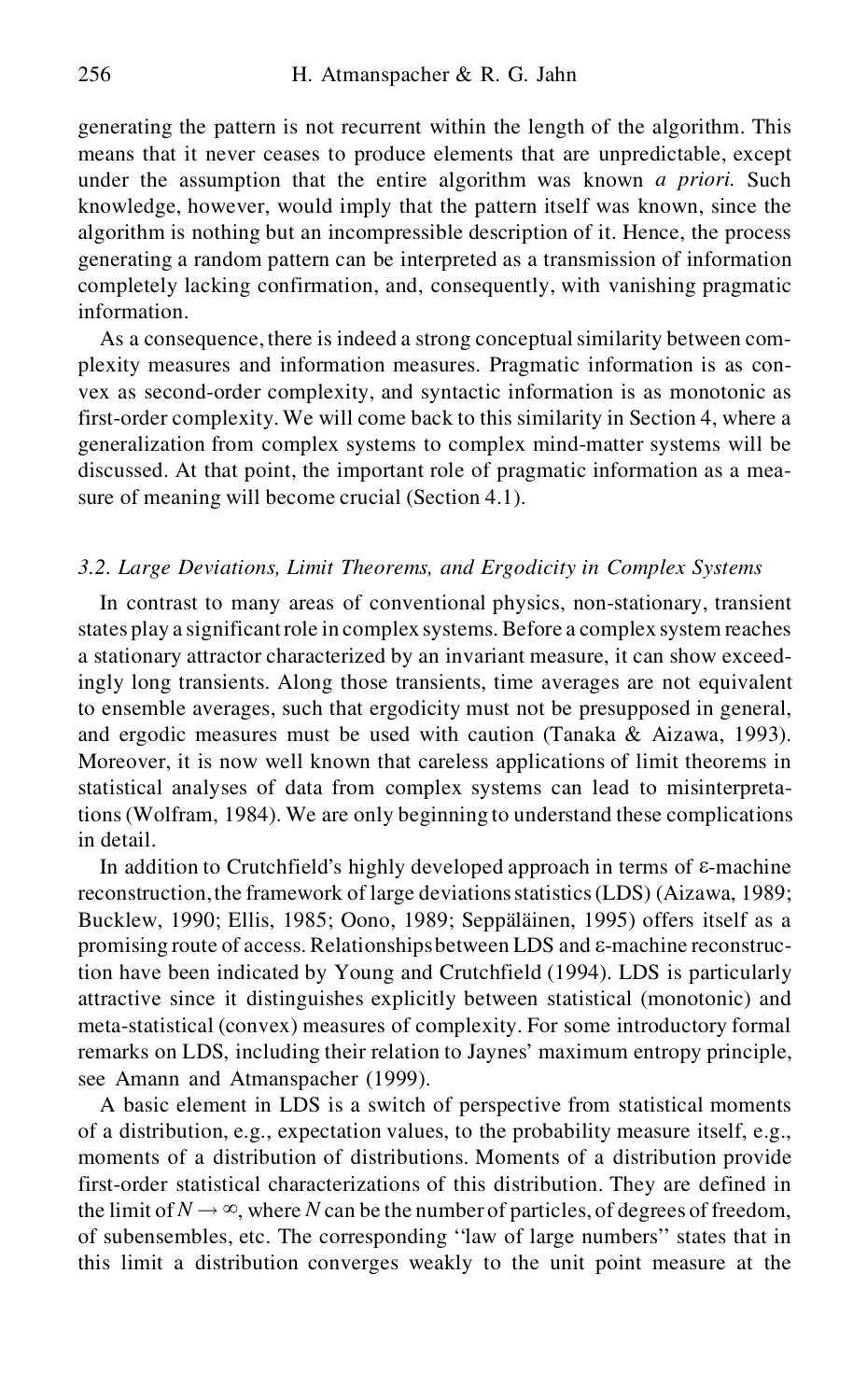expectation value. LDS specifies that this convergence is exponential as a function of *N* (Ellis, 1985; Oono, 1989). The convergence rate is the socalled ''large deviations entropy''.

If an observable is defined in the sense of an expectation value, then the relevant framework isthat of a so-called level-1 description in the terminology of LDS. For instance, the formalism of multifractal measures (Halsey et al., 1986; Paladin & Vulpiani, 1987) is based on the limit  $N \to \infty$ ; hence it is a level-1 theory and uses only first-order statistical measures. A more restrictive limit theorem which (other than a law of large numbers) presupposes the existence of the second moment of a distribution is the ''central limit theorem''. It gives an estimate for the probability that the size of properly defined, i.e., normalized, fluctuations around the expectation value is of the order of  $\sqrt{N}$ .

If the limit  $N \to \infty$  as a precondition for a law of large numbers in the sense of a level-1 description cannot be presupposed, one can consider a higher level at which the observed empirical distribution functions themselves (not single variables) are treated as stochastic objects. Measures on such a higher level are second-order measures; they characterize the fluctuations of the distribution functions as a function of *N.* Distributionsin a purely structural (non-dynamical) sense then give rise to (second-order) level-2 descriptions. A good example is the behavior of histograms of scaling indices for finite *N* as a function of *N* (which become multifractal measures for  $N \to \infty$ ). For distributions covering structural as well as dynamical elements it can be reasonable to proceed to metastatistical descriptions that are called level-3 descriptions in the terminology of LDS (Ellis, 1985; Oono, 1989). The objects of these descriptions are trajectories or histories instead of level-2 distributions.

A level-(*n*-1) theory can in general be obtained from the corresponding level-*n* theory (''contraction principle''; Ellis, 1985; Oono, 1989). For instance, it is possible to infer the convergence rate toward an expectation value (assuming that it exists) from the convergence rate of its probability distribution. An analogous contraction principle does not in general apply to the *moments.* If the distribution function depends on time, averages over time and ensemble averages are not necessarily identical (cf. Feller, 1971). If this difference is not explicitly taken into account, pitfalls with respect to the validity of a law of large numbers are to be expected. Pikovsky and Kurths (1994) have recently clarified such a misunderstanding for a level-3 situation (see also Griniasty & Hakim, 1994). They have shown that properly defined higher-order fluctuations do not violate a level-3 law of large numbers, whereas such a law is irrelevant for fluctuations in a lower-level description.Briefly speaking, Pikovsky and Kurths demonstrated that stationarity and ergodicity must not be presupposed in complex systems such as coupled map lattices or, more specifically, globally coupled maps.<sup>13</sup>

This is interesting in view of the fact that under particular conditions such systems can provide long-living transients—a type of non-stationary behavior far from being explored exhaustively.<sup>14</sup> For a detailed study of so-called "supertransients'' in coupled maps, see, e.g., Kaneko (1990). In addition to the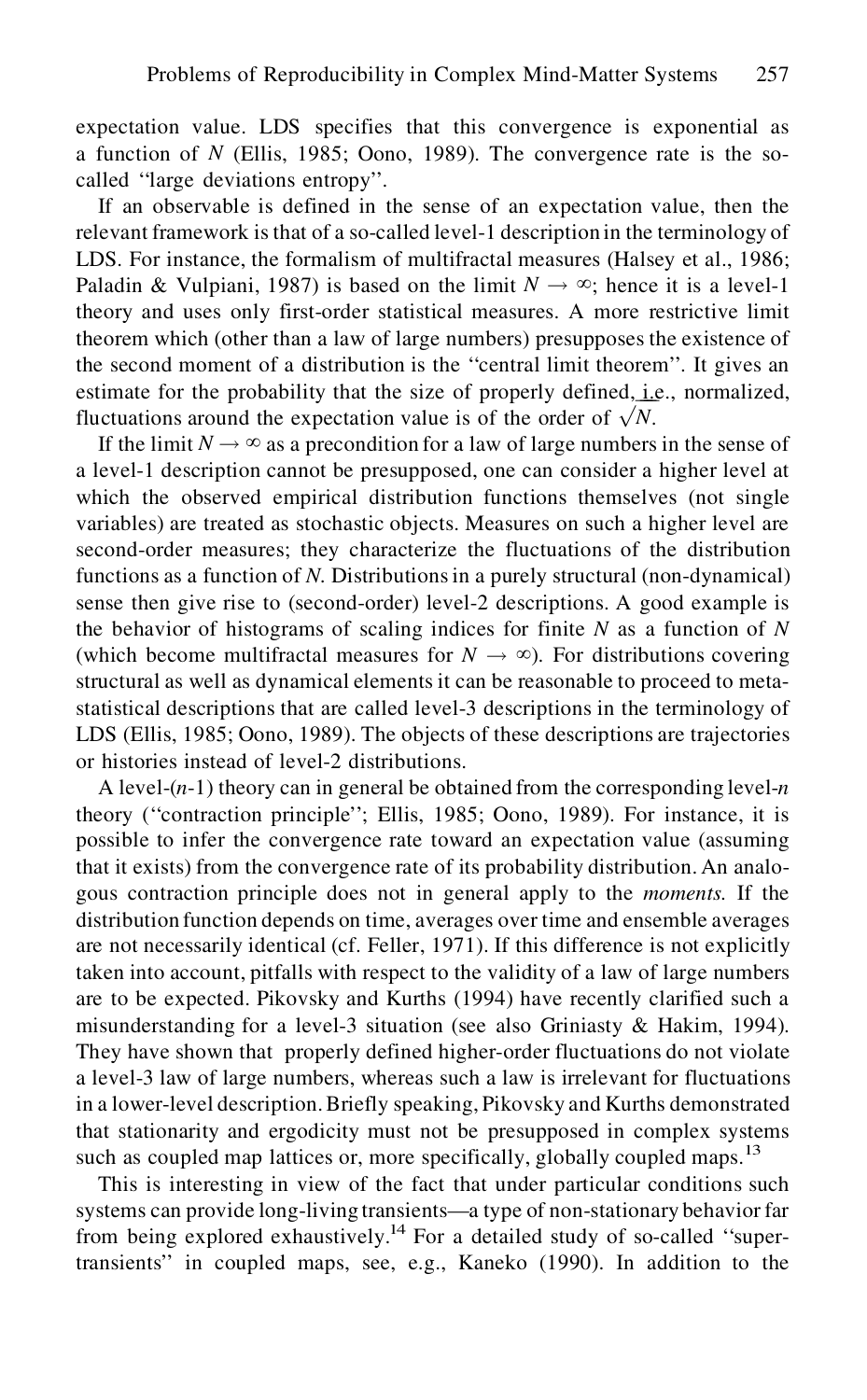significance of coupled maps in general (Kaneko, 1993) and in the life sciences (Kaneko & Tsuda, 2000), non-stationary and non-ergodic behavior in this sense is expected to play a significant role in cognitive systems (cf. Freeman, 1994; Nozawa, 1994). Moreover, coupled map lattices offer an interesting perspective for non-hierarchical ''control'' insofar as the behavior at each site in the lattice crucially depends on its environment (consisting of neighboring sites). It is not simply determined by an externally adjusted (set of) parameter(s), which is the central idea in hierarchical approaches such as controlling chaos (Ott et al., 1990).

In summary, LDS provides a formal framework for addressing systems whose long-living transients prevent a straightforward application of limit theorems. If the existence of the limit in which expectation values are defined cannot be presupposed, LDS provides an approach to characterize a distribution function by its behavior as a function of *N* rather than its moments. If an expectation value exists, the large deviations entropy is simply an exponential decay rate of fluctuations. In principle, other kinds of convergence are possible, and even cases with a non-converging size of fluctuations can be conceived.

In the light of the discussions of Section 2, there is an important lesson to be learned from these deliberations. The validation of a first-order model with firstorder data is usually considered to have failed if the distribution of data does not converge to an expectation value (of a relevant observable). From a secondorder point of view, which may be necessary if first-order models and first-order data cannot be straightforwardly decomposed, such an attribution of failure is premature. In such cases, the non-existence of an expectation value can be an indication of the necessity of a second-order model, for whose validation firstorder data alone are irrelevant. In the following section, this scenario will be discussed in more detail.

#### **4. Mind-Matter Systems as Complex Systems**

Why and in what sense can the psychophysical problem (i.e., the problem of how mind and matter are related to each other) be considered as a problem of complexity? Consciousness is often regarded as a property of a mental system arising when a particular level of complexity of its material correlate, the brain or the central nervous system, is reached. But there are subtler and more detailed aspects: for instance, several authors have emphasized that the concept of meaning, reference, or intentionality is essential to a definition of complexity (Atlan, 1991; Atmanspacher, 1994; Casti, 1992; Crutchfield, 1992; Grassberger, 1986; Haken, 1988). For instance, Grassberger (1989) wrote:

Complexity in a very broad sense is a *dif culty* of a *meaningful task.* More precisely, the complexity of a pattern, a machine, an algorithm, etc. is the difficulty of the most important task related to it. (. . .) As a consequence of our insistence on *meaningful* tasks, the concept of complexity becomes *subjective.* We really cannot speak of the complexity of a pattern without reference to the observer. (. . .) A unique definition with a universal range of applications does not exist. Indeed one of the most obvious properties of a complex object is that there is no *unique* most important task related to it.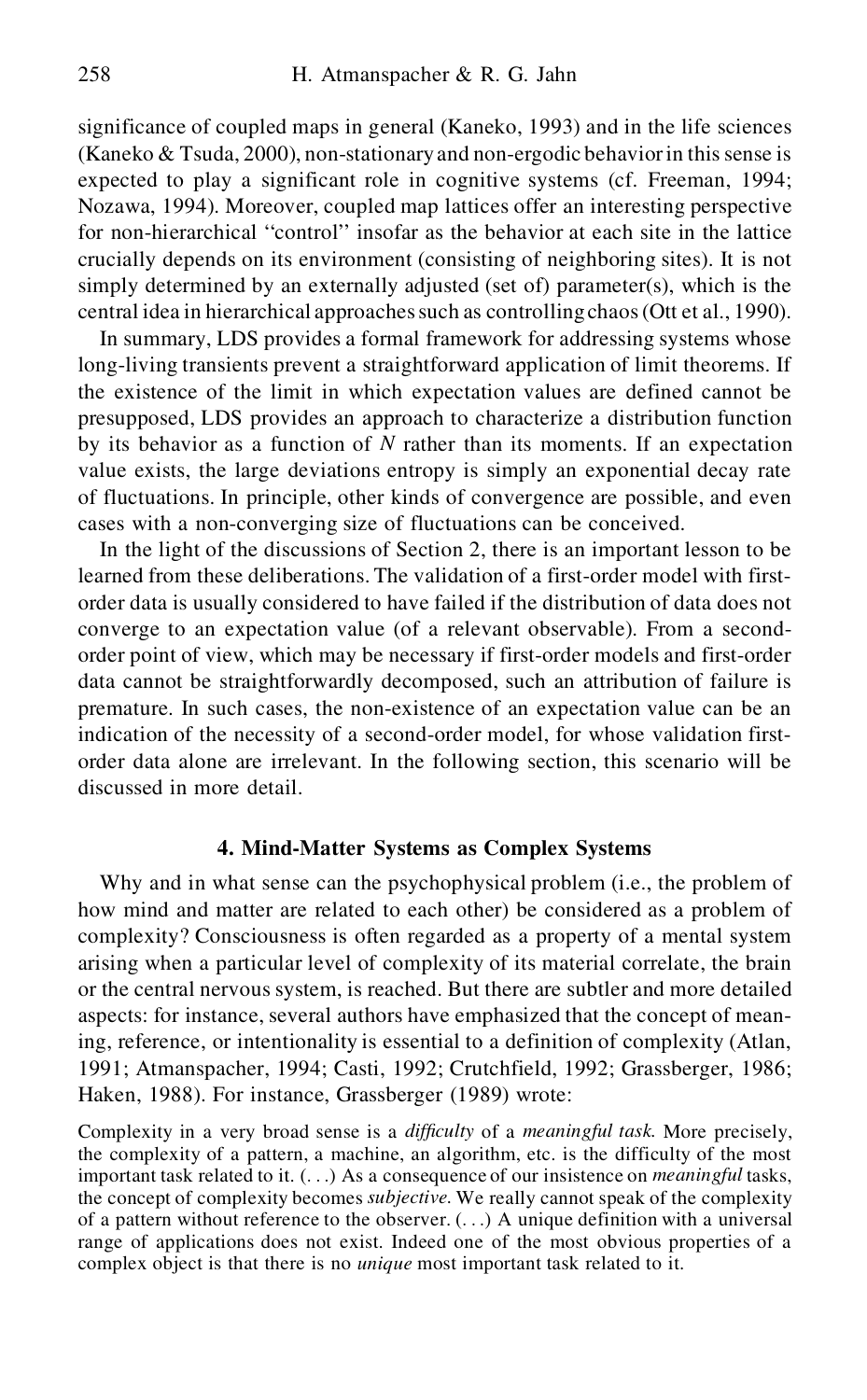Addressing the concept of subjectivity in an unspecified way is tantamount to opening Pandora's box. Is a ''science of the subjective'' (Jahn & Dunne, 1997) possible at all, and, if it is, how can it be realized? In the following subsections, some specifications and ramifications of Grassberger's quotation will be outlined. First, it will be discussed how meaning and complexity can be related to each other from an epistemological point of view. This will be followed by some remarks concerning the issue of reproducibility within first-order and secondorder approaches in this context. Finally, some indications of empirical secondorder features will be noted.

#### *4.1. Meaning and Complexity Are Complementary*

Grassberger's quotation can be assessed in more detail if the two classes of complexitymeasures and associatedinformationmeasures, as discussedin Section 3.1, are taken into account. Since monotonic, first-order measures of complexity are related to purely syntactic information, they can only be used to characterize systems in a way disregarding meaning.<sup>15</sup> If meaning is to be considered explicitly, one has to proceed to semantic or pragmatic information and associated convex, second-order measures of complexity. Corresponding definitions of complexity provide the validity domain to which Grassberger's quotation applies.

Two points should be stressed here. First, the fact that monotonic complexity is not related to meaning does not imply that corresponding measures are useless or ill-defined. It is obvious that there are many interesting applications of first-order complexity measures, and their benefit is that they do not lead to the complications which second-order complexity entails. Second, it should be kept in mind that, in contrast to syntactic information, semantic and/or pragmatic types of information are not defined as precisely as desirable. Hence, their relation to second-order complexity cannot be demonstrated as clearly as the relation between monotonic complexity and syntactic information. Nevertheless, their common feature of convexity is prominent enough to suspect an intimate connection between convex complexity and semantic/pragmatic information.

Complexity is a concept that has its origin in the study of physical properties of material systems. Meaning, on the other hand, originates in human concerns and has become a topic of philosophy and, more recently, cognitive science, and is discussed within a non-material domain. Assuming that the convexity of both second-order complexity and of pragmatic information are not accidental, it is remarkable how the perspectives of physics (complexity) and of cognitive science (meaning) show an explicit complementarity in this respect. "The impression of complexity often appears as something like the expression of an experience of meaning'' (Casti, 1992).

From the viewpoints of the philosophy of mind and of cognitive science, dealing with the mental system and its mental properties (*res cogitans*), the concept of meaning is prior to the complexity of the brain as the material carrier of mental states. In the material domain of *res extensa*, on the other hand, the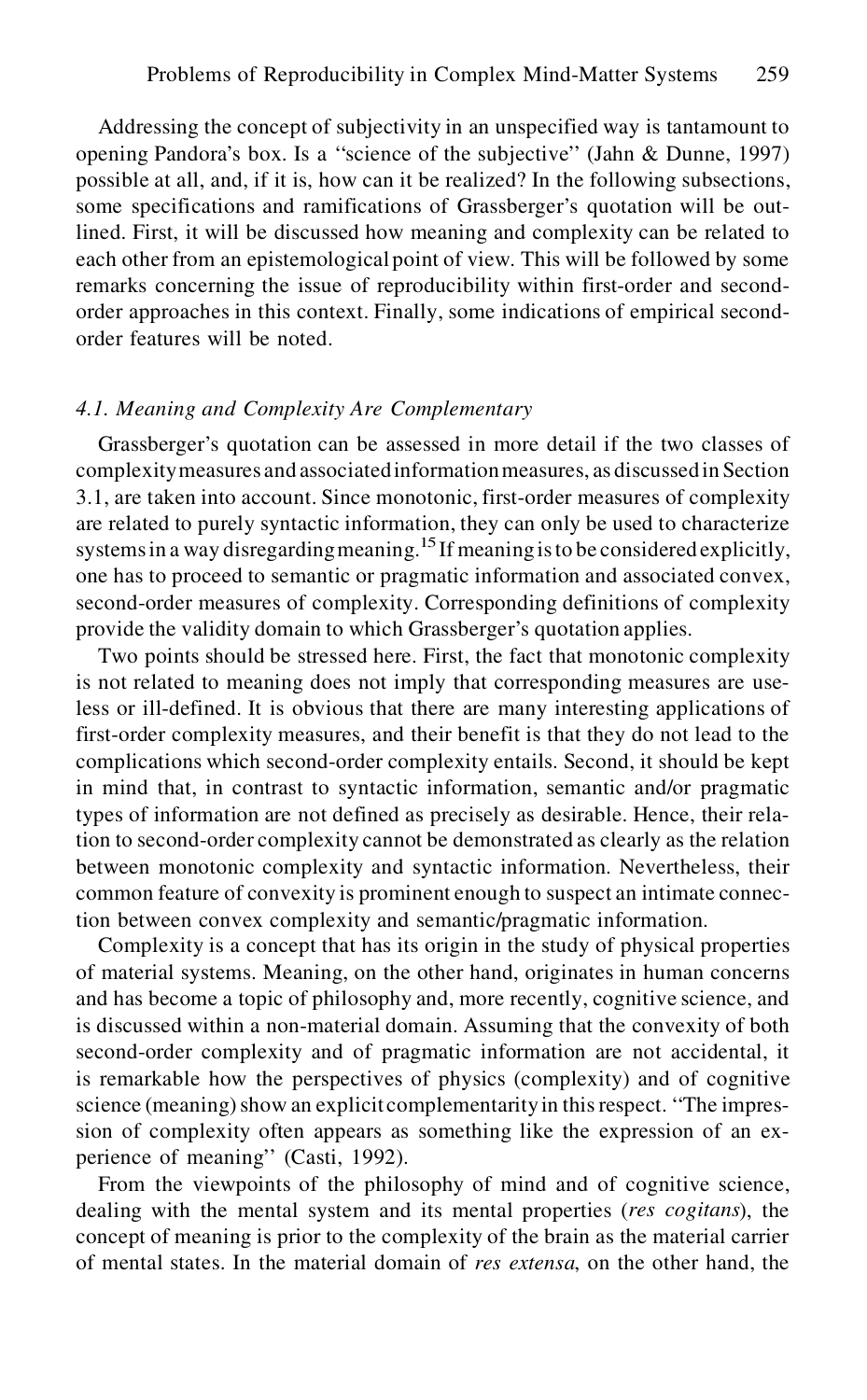complexity of a system is prior to its capability to understand meaning. It seems in fact reasonable to expect that a certain degree and kind of complexity is a precondition for the capability of understanding meaning. Although it is still unclear what the exact criteria are in this respect, it would certainly be far too anthropocentric to fix them such as to exclude non-human beings.<sup>16</sup> It is even an open question to what extent meaning might be a reasonable concept for nonliving systems. Atlan (1991) has proposed distinguishing different classes of complexity and assigning the notion of meaning only to a specific one among them. Other approaches, like those of von Weizsäcker (1974) or Crutchfield and Young (1989), do not restrict the notion of meaning in this manner.

Although complexity and meaning are subjects conceptually separated by a Cartesian cut between *res extensa* and *res cogitans,* it is evident that they have more to do with each other than such a cut would suggest. Moreover, the relations between the two are richer than one might expect naively. The nature of the interface between *res extensa* and *res cogitans* is almost unexplored as yet, and much work waits to be done to understand it better.

A key issue of corresponding approaches is the issue of decomposability.It is fairly obvious that the property of being complex is not appropriately treated by investigating systems in terms of decomposing them into parts. The same applies to the meaning of a message, a situation, or anything else. This does not merely restate the phrase that ''the whole is more than the sum of its parts'', but predicates a totally different perspective if the whole is to be studied instead of its parts. Some of the mathematical tools necessary for this kind of study might be structurally similar to those used in the quantum theory of entangled systems (see Primas, 1993). A corresponding attempt to describe cognitive functions in terms of non-commuting operators is due to Gernert (2000). Some formal ideas to generalize the quantum theoretical notions of complementarity and entanglement in and beyond physics have recently been outlined by Atmanspacher et al. (2002).

Beyond the decomposition of material systems, it is unavoidable to focus on the question of decomposability in the broader context of models and their relation to data. As discussed in Section 2, the reference structure of a secondorder model is much more involved than that of a first-order model. For a secondorder model, first-order models, first-order data, and their mutual relations are to be taken into account as referents. But in general it cannot be presupposed that these different classes of referents can be decomposed with respect to each other. It is not even known which conditionsmust be satisfied for such a decomposition.

Rephrased in terms of psychophysical(mind-matter) systems, the three classes of referents just mentioned translate into a mental component of a system, a material component of a system, and their mutual relation (see Figure 3). The most obvious example for such a system is the mind-brain of living beings. While cognitive,emotional,and evenunconsciousstatesbelongtothemental component, electromagnetic or biochemical states belong to the material component.<sup>17</sup>

The mind-matter issue not only addresses the distinction of mind and brain but also, a bit more generally, that of mind and body, for instance in areas such as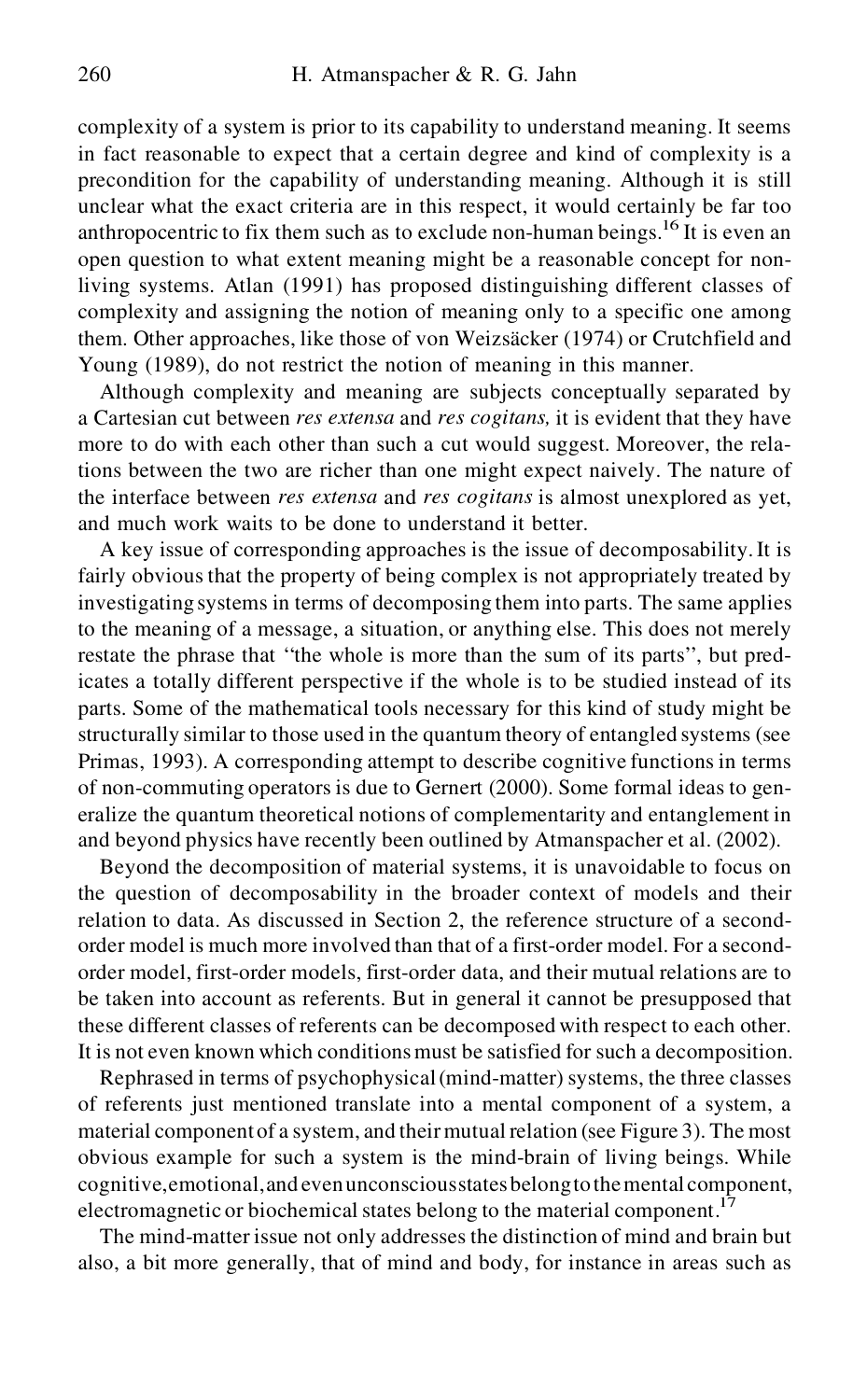



Fig. 3. Schematic illustration of second-order (meta-) models of mind-matter systems and their relations with mental states (first-order models) and material states (first-order data).

psychoendocrinology and psychoimmunology. Most counterintuitive, however, is the class of mind-matter questions dealing with relationships between conscious or unconscious states of the mental system of living beings and states of material systems *external* to them. Such topics of mind-matter research have traditionally been addressed in the off-mainstream fields of ''psychical research'' and ''parapsychology'', but those studies have rarely produced insights which could be incorporated into a consistent and acceptable scientific world view. Over the last decades, however, a number of more rigorous experiments have also been conducted, and a huge body of reliable data is now available. Meta-analytic evaluation of these sources remains difficult for a number of reasons (see Radin & Nelson, 1989; and Ehm, 2003), but isindicativeof widespread and recurrent anomalous effects which must not be ignored, but are yet to be explained.

## *4.2. Second-Order Features in Mind-Matter Systems*

As mentioned at the end of Section 3, a proper validation of second-order models has to refer to second-order data, which consist of first-order models, first-order data, and their relations, if they can be decomposed. For applications to mind-matter systems, the referents can be generalized to states/properties of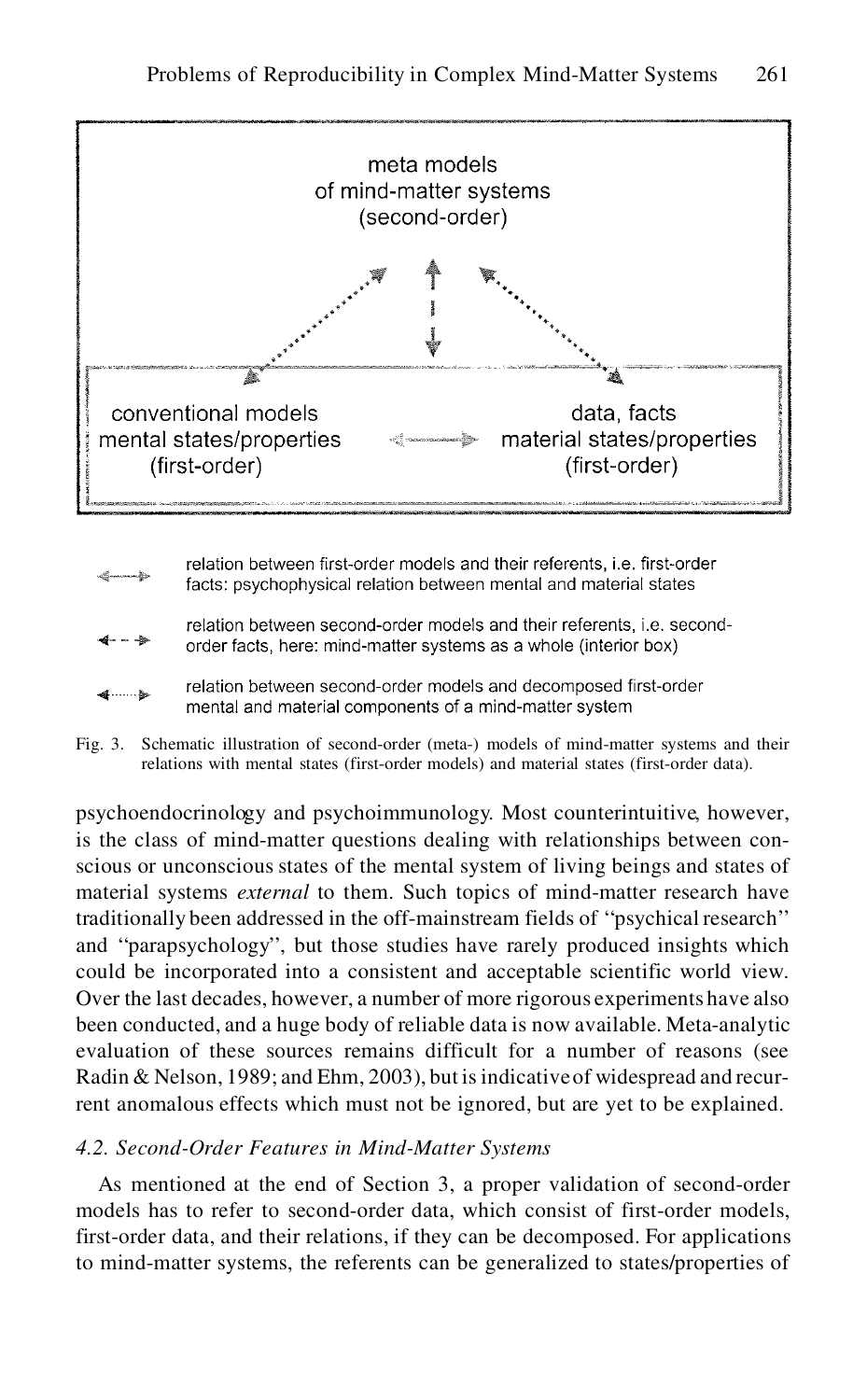mental systems, states/properties of material systems, and their mutual relations. Trying to validate a second-order model by first-order data alone is ill-posed. Likewise, it is incorrect (or even irrelevant) to try to disconfirm a second-order model by first-order data alone. This applies, for instance, if an expectation value of an observable does not exist as a first-order measurement result. If a second-order model would predict substantial correlations between mental and material components of second-order data, then it is possible that first-order data, restricted to the material component alone, are not well-defined, e.g., are statistically unstable. This can lead to improper conclusions concerning the validity of a second-ordermodel if the implicationsof a decompositionofsecondorder data are not explicitly taken into account.

A standard example for the decomposition problem at the level of secondorder data is provided by the technique of so-called randomized clinical trials, used to test the effectiveness of pharmacologically active substances versus placebos. In order to do so in an unbiased manner, it must not be presupposed that the active substance has the desired effect on an organism. Therefore the key feature in such trials is that there are two groups of test persons, whose allocation to active substance or placebo remains unknown (''blinded'') to both participants and experimenters for the duration of the trial. In this way, material and mental states or properties are kept non-decomposed in an epistemological sense. Only when the condition of blindedness is lifted can both kinds of substances be assigned to the two test groups. If the effectiveness of the active substance is significantly established for the ''correct'' test group, the secondorder data can be properly decomposed into mental and material components, and the material component can be used as a referent of a first-order model explaining the effectiveness of the active substance.

If there are statistically unstable, ''irreproducible'' results at a first-order level, the ideal situation is that a second-order model can predict the way in which those results deviate from statistically stable first-order results. For such situations, Lucadou (1994) has argued that, under particular circumstances, a specific decline effect will occur if experimental reproducibility in a first-order sense is attempted. Generally speaking, this decline effect can be regarded as a consequence of the decomposition of (holistic) second-order data. The detailed arguments are based on a model concerning the amount of pragmatic information extracted from the studied system under specific experimental conditions. They are somewhat sophisticated and non-trivial, and should be checked in the original reference (Lucadou, 1994).

Decline effects and other problems related to reproducibility with respect to first-order experimental results are not unfamiliar in behavioral studies where mind-matter questions may play a role. An interesting example from learning research is the publication by Dworkin and Miller (1986), who report a decline effect for the change in heart rate due to visceral learning in rats. More recently, Crabbe et al. (1999) reported failures to reproduce behavioral changes as a consequence of particular genetic manipulations of mice.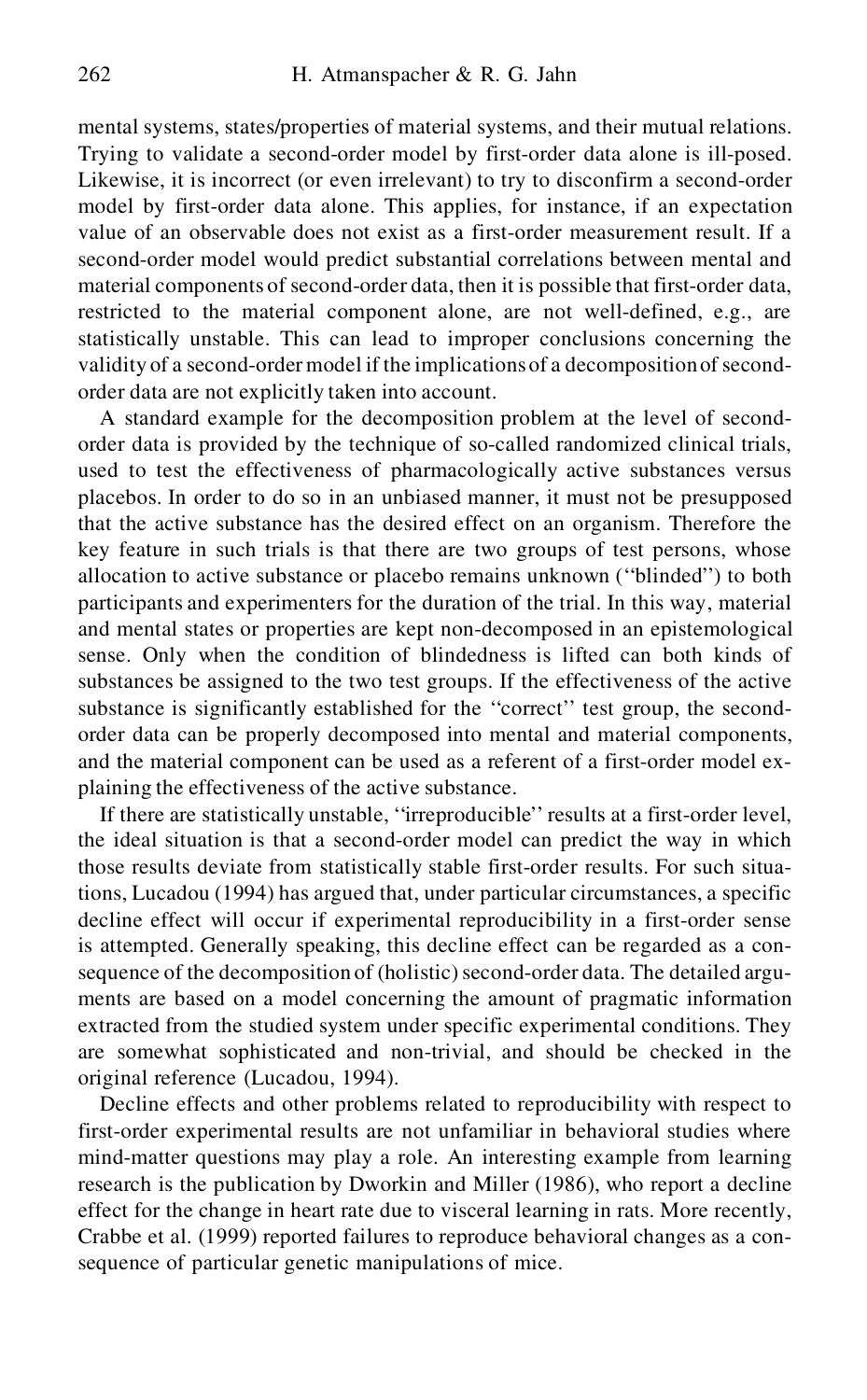Beyond such observations, reproducibility problems are frequently met in mind-matterresearch ofthemore unconventionalkindmentionedabove (Lucadou, 1991; Shapin & Coly, 1985; Utts, 1991). Of course, it would hardly be reasonable to claim that they all result from misinterpretations of second-order data due to ignored decomposition problems. But there may be cases in which this is indeed the case. For instance, a study by Vassy (1990) shows that Lucadou's conjecture is consistent with a fairly large database with respect to precognitive timing. A huge body of material from mind-matter experiments collected by PEAR (and, more recently, their consortium partners) shows decline effects and other indications of statistical instability (so-called ''series position effects''; see, e.g., Dunne et al. [1994]).

The mind-matter system studied in these experiments is based on the following components. First there is a material random process providing a distribution of random events as a function of time. Second, there is a human operator who is asked to apply his mental intention such that the mean of the random distribution either increases or decreases, depending on a prescribed instruction. The observables to be correlated are the shift of the mean of the distribution as compared to the expected mean and the intention of the operator (high or low). After a 12-year period of collecting data from 13 distinct experiments within this experimental paradigm, Jahn et al. (1997) reported a small but highly significant mean shift whose sign was correctly correlated with intention.Three independent attempts to reproduce this result all showed mean shifts in the intended direction, but at a statistically insignificantlevel, hence no corresponding correlations could be claimed (Jahn et al., 2000). (However, a number of other correlations concerning ''secondary parameters'' could be detected which were significant.)

Considered naively, this lack of reproducibility might be interpreted to indicate that mind-matter correlations in these experiments do not exist after all. However, in a second-order framework a declining effect size with respect to the material component of a mind-matter system must not necessarily be taken as such an indication.<sup>18</sup> As long as the mental component of the system and its relation to the material component remain weakly defined and largely undetermined, the system as a whole has so many degrees of freedom that reasonable implicationsfor a second-ordermodel cannot be drawn from a decliningfirst-order result. On the other hand, a first-order framework, within which the mentioned data could be interpreted as evidence against mind-matter correlations, can be ruled out for a proper description of mind-matter systems.

Another interesting line of second-order thinking, related to the correspondence between second-order complexity and pragmatic information as a measure of meaning, derives from empirical data collected and analyzed by May et al. (2000). In a set of remote perception experiments, they tried to relate the success of remote perception to information theoretical characteristics of the images to be viewed. They found significant correlations  $(r = 0.232)$  between remote perception success (''figures of merit'') and the gradient of Shannon entropies calculated for systematically shifted, small subimages of the image as a whole.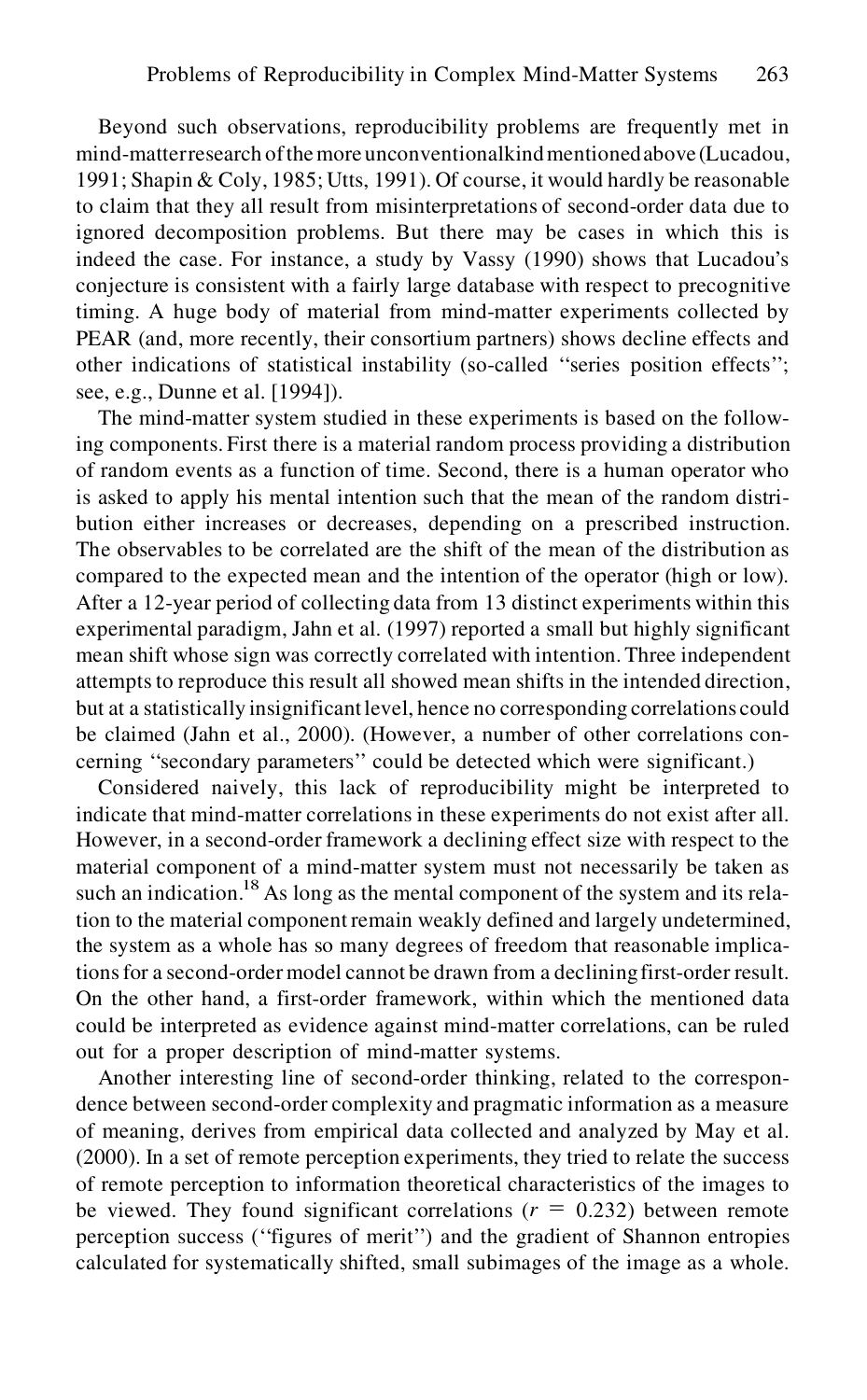In contrast, calculations of the variance complexity of the images, a secondorder complexity measure introduced by Atmanspacher et al. (1997), provides non-significant correlations ( $r = -0.095$ ) with the corresponding figures of merit (May, 1999). This difference is not finally understood yet, but it might indicate that the success of remote perception is more correlated with syntactic rather than semantic (and pragmatic) features of images. On the other hand, recent results by Dunne and Jahn (2003) suggest the opposite.

A more far-reaching idea concerning the reproducibility of events in mindmatter systems arises in the dialog between Pauli and Jung. In the volume "Explanation of Nature and the Psyche" (Jung  $\&$  Pauli, 1952), Jung presented his ideas about acausal connections (''synchronicities'') between mind and matter in a comprehensive manner (Jung, 1952). He used empirical material from an astrological study about sun and moon positions in birth charts of partners as evidence for synchronistic relations. Pauli was quite unhappy with this particular example (which indeed showed a decline in significance when further material was added later on). In a letter to Fierz (Pauli, 1952), he wrote: ''. . . synchronistic phenomena in a narrower sense cannot be grasped in terms of natural laws since they are not reproducible, i.e., singular. They are blurred by the statistics of large numbers. Just on the contrary, 'acausalities' in physics are captured by statistical laws (of large numbers).'' In other words, if outliers of a distribution are due to singular events, they cannot be consistently discussed according to the usual laws of statistics. Simple as this statement reads, its applicability to concrete events is hard to check as long as there are no good criteria governing how to distinguish singular events from events which can be analyzed statistically.

In the same context, it is appropriate to refer to a proposal Pauli made concerning the relevance of meaning-related issues in mind-matter research. From a historical perspective, Pauli (1954) suggested to interpret Darwin's use of the concept of chance in order to model biological evolution as ''an attempt to theoretically cling, according to the ideas of the second half of the 19th century, to the total elimination of any finality. As a consequence, this has in some way to be replaced by the introduction of chance.'' Pauli speculated that the concept of synchronicity might force science to revive the historically repressed concept of finality as a complement to causality. In *Die Vorlesung an die fremden Leute* (part of the essay *Die Klavierstunde*, Pauli, 1953), Pauli wrote about a ''third kind of natural laws which consists in correcting the fluctuations of chance by meaningful or functional coincidences of causally non-connected events'', in addition to deterministic and statistical laws of nature. But he hesitated to publish such thoughts (Pauli, 1953): ''If one really would like to propose such ideas in public, it would be imperative to show something which is verifiable.''

#### **5. Summary and Conclusions**

The Pauli quotation at the end of the preceding section leaves us with the problem of deciding what could be considered as a reliable verification. One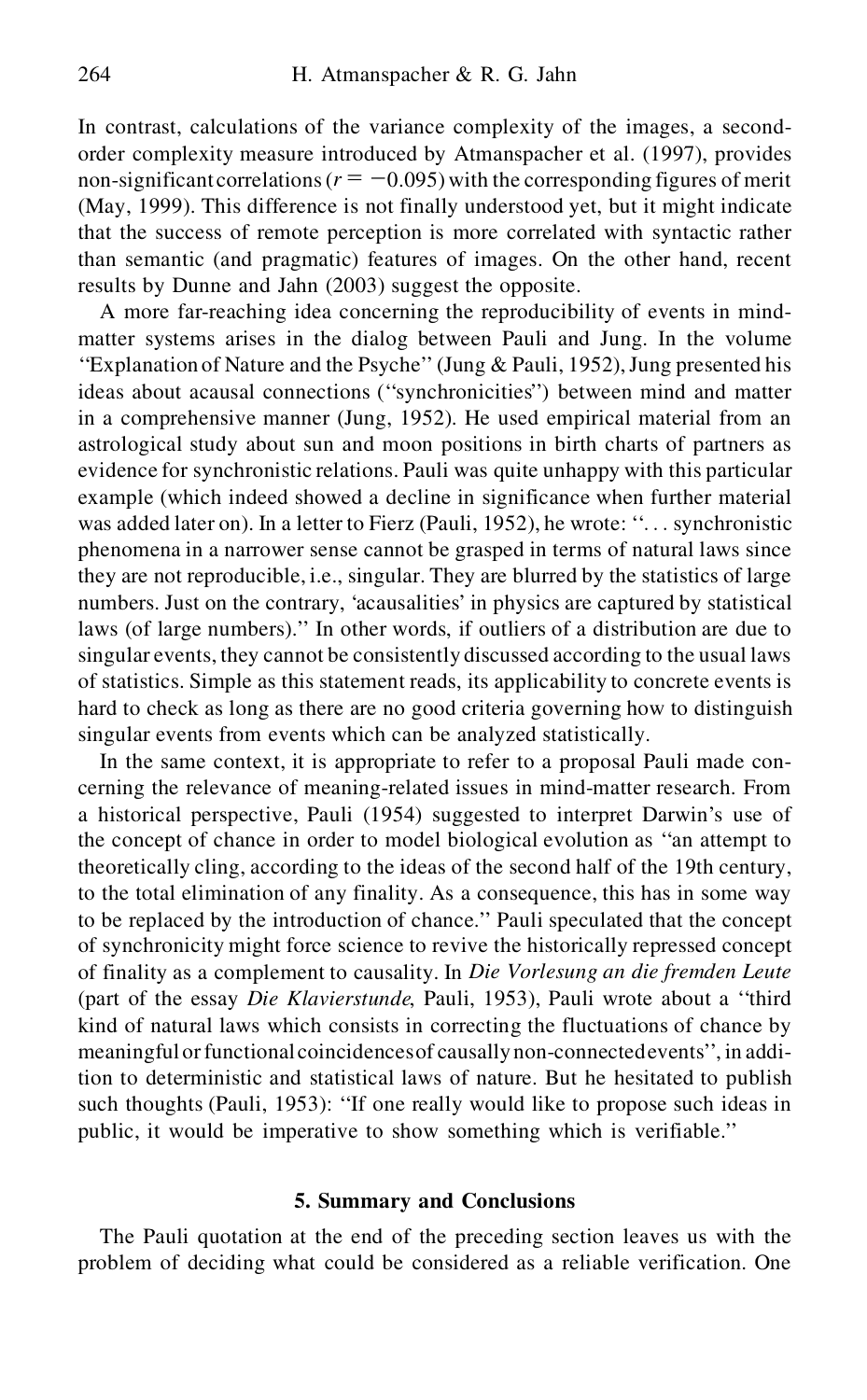possible meaning of verification refers to the reproducibility of experimental data. According to the main arguments in this article, complex mind-matter systems require us to consider types of reproducibility which are more sophisticated than those used in conventional scientific methodology. Since complex mind-matter systems in general require second-order models for their description, their validity cannot be reasonably tested by conventionalfirst-order data alone.

Some recent ideas and techniques to study complex systems in the sense of second-order approaches were presented in Section 3. A central feature in this regard is the correspondence between complexity measures which are convex as a function of randomness, on the one hand, and pragmatic information as a measure of meaning on the other. The second-order character of these two concepts of complexity and meaning is related to the non-stationary, non-ergodic behavior of complex systems (e.g., coupled map lattices), for which limit theorems cannot be presupposed. Novel statistical tools of analysis such as large deviations statistics offer interesting perspectives in these contexts.

Section 4 extended the scope of the discussion from complex systems to mindmatter systems. A complementarity of complexity and meaning was proposed and discussed to reflect two different aspects of the same problem viewed from different sides: the problem of connecting the material and mental domains generated by the Cartesian distinction. The formal correspondence between convex complexity and pragmatic information outlined in Section 3 was generalized to systems to which, in addition to some complexity of their material component, mental properties such as consciousness, intentionality,and meaning can be explicitly attributed. Some second-order characteristics of such systems were indicated. It was shown that a declining statistical significance of empirical results does not necessarily indicate that such results can be disregarded. It can also indicate the necessity of a second-order approach or even validate a second-order model.

Another, broader meaning of the topic of verification as addressed by Pauli refers to the consistency of experimental data with corresponding theoretical approaches. Although a full-fledged theoretical framework for the description of mind-matter systems is not available, many conceptual speculations with different degrees of specification can be found in the literature. Some recent lines of thinking, particularly emphasizing the role of the unconscious, were outlined in Atmanspacher (2003) or Jahn and Dunne (2001). Among other features, the speculative schemes addressed there provide room for a second-order approach toward decline effects.

After all, however, progress in mind-matter research requires more than novel conceptual approaches and models. ''To show something which is verifiable'' (Pauli, 1953) means that we need empirical data which can be compared with theoretical approaches. Due to the necessity of second-order thinking, it is expected that ''verification'' in mind-matter research is conceptually more complicated than in many areas of conventional science.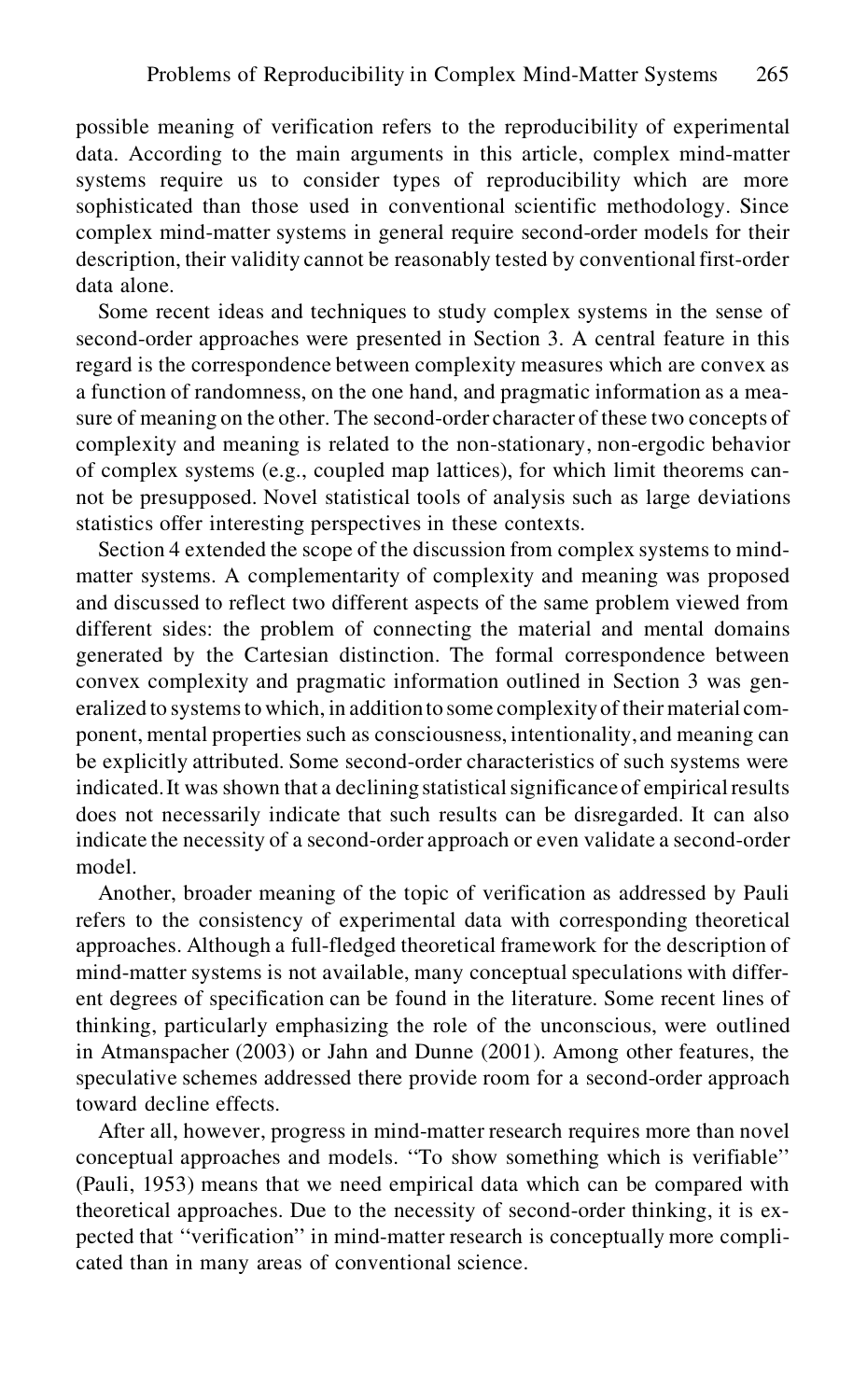## **Notes**

- $<sup>1</sup>$  In this article, we prefer to speak of reproducibility since replicability has the</sup> additional connotation of copying or cloning biological species. Moreover, reproducibility can be considered to characterize a special situation within the broader notion of repeatability.<br><sup>2</sup> This assumption contradicts a radically materialistic position in which only
- material components are considered. We do not regard such a position as
- viable.<br><sup>3</sup> It should be emphasized that throughout this paper the Cartesian framework is not taken so far as to indicate two ontologically different substances. (The notion of substance is here used as a philosophical term.) However, an epistemological separation of the two seems unavoidable in order to explore possible relations between mental and material domains, or between models
- and facts.<br><sup>4</sup> Such problems arise whenever propositions and their referents are not distinguished in a clear-cut way. Typical examples are propositions (partially)
- referring to themselves, as in ''This statement is false''. <sup>5</sup> Second-order thinking, i.e., thinking about thinking, is an illustrative example (cf. Elkana, 1986). Second-order thinking has gained major influence in cybernetics, where von Foerster coined the notion ''second-order cybernetics'' to address ''the description of the 'describer''' (von Foerster, 1982). The journal *Cybernetics & Human Knowledge* has been devoted to critical discussions of second-order cybernetics, autopoiesis, and cybersemiotics since 1992.
- Referring back to the second example in the preceding subsection 2.2, material brain states are usually studied by first-order experiments, whereas an understanding of their correlations with mental states would be in the
- domain of a second-order experiment.<br><sup>7</sup> It is interesting to note that Vico's famous verum-factum principle ("verum et factum convertuntur''; Vico [1990]) can be considered as a criterion for validity that is even stronger than reproducibility. Somewhat generously translated and interpreted, ''the true and the made are the same'' means that some model is considered valid only insofar as it can be utilized for engineer-
- ing applications. In this article we will not further discuss Vico's principle. <sup>8</sup> Needless to say the reproducibility of an empirical result is <sup>a</sup> necessary but not a sufficient condition for its acceptance in the sciences. An essential additional point, which cannot be emphasized enough, is the consistent incorporation and interpretation of such a result in a theoretical framework. In his definition, Tetens (1995) emphasizes this point as well: "... it makes sense to speak of the reproducibility of a fact only relative to an explicitly
- formulated description".<br>Procrustes, a figure of Greek mythology, was a host who promised his guests a very special bed exactly matching their size. As soon as the guest lay down,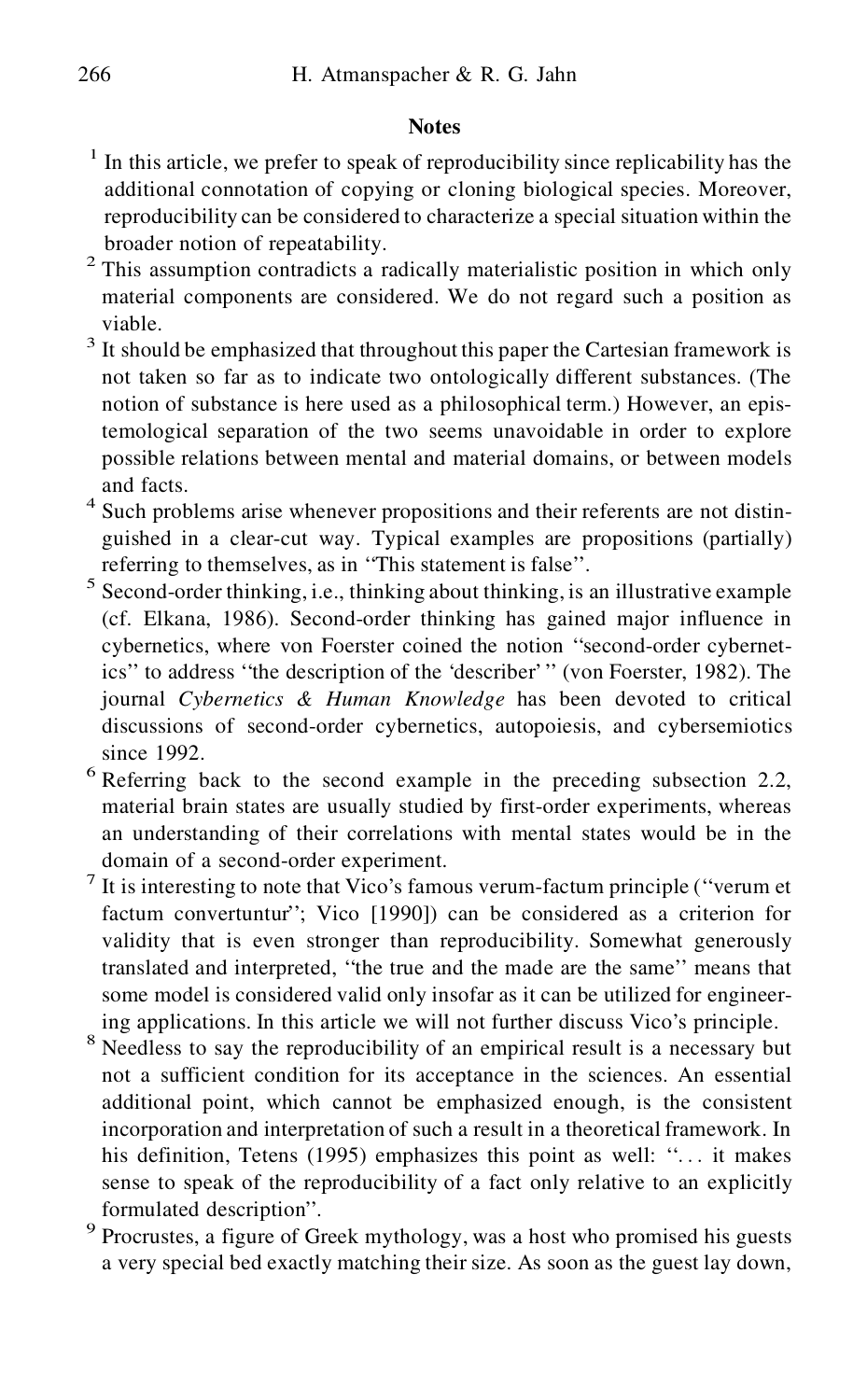Procrustes went to work on him, stretching him on the rack if he was too short

- and chopping off his legs if he was too long.<br> $10$  The notion of an outlier is here used with respect to its deviation from a most probable value of a distribution, without regarding the origin of this
- deviation.<br><sup>11</sup> It is worth mentioning that randomness itself is a concept that is anything but finally clarified. In the framework of the present paper we use the notion of
- randomness in the broad sense of an entropy.<br><sup>12</sup> Note that the notion of "second-order statistics" has nothing to do with the second moment of a statistical distribution or second-order terms in a series expansion. Rather, it indicates a statistical approach which can serve to check
- the validity of <sup>a</sup> second-order model by an evaluation of second-order data. <sup>13</sup> An explicit large deviations approach to globally coupled maps is due to
- Hamm (2000).  $14$  A novel statistical approach toward the study of non-stationary processes was recently proposed by Galluccio et al. (1997) for an analysis of currency exchange rates. The key idea, similar to so-called random time change techniques, is to rescale the time axis of the process such that periods with high (low) activity are stretched (squeezed). This is done in such a way that the original non-stationary process is transformed into a stationary process which can be investigated by standard means. Galluccio et al. (1997) call their approach an ''intrinsic time analysis'', alluding to the fact that non-stationary
- behavior can be suitably characterized by a proper renormalization of time.<br><sup>15</sup> This view presupposes a certain kind of (analytical)bottom-upargumentation in the sense that information can be decomposed into its syntactic, semantic, and pragmatic components. From atop-down point of view one could argue alternatively that the phenomenological (''Lebenswelt'') significance of information derives from the irrelevance of such a decomposition. From such a perspective, every element of syntax is inseparably linked to aspects of mean-
- ing and use, and it does not make sense to consider each of them separately. <sup>16</sup> Nevertheless, notions of meaning intended to apply beyond human beings (e.g., animals or AI systems) are often configured by analogies or similarities
- with our everyday notion of meaning.<br> $17$  In the framework of a more or less radical materialistic position only material states are considered, so there is no need at all to talk about mind-matter systems
- within such a framework.<br><sup>18</sup> It should be mentioned that declines of statistical significance can, of course, be due to much simpler reasons. Any laboratory scientist knows that complicated experiments can produce so-called artefacts until the experimental setup is properly under control. Such artefacts must not be confused with second-order effects as addressed here.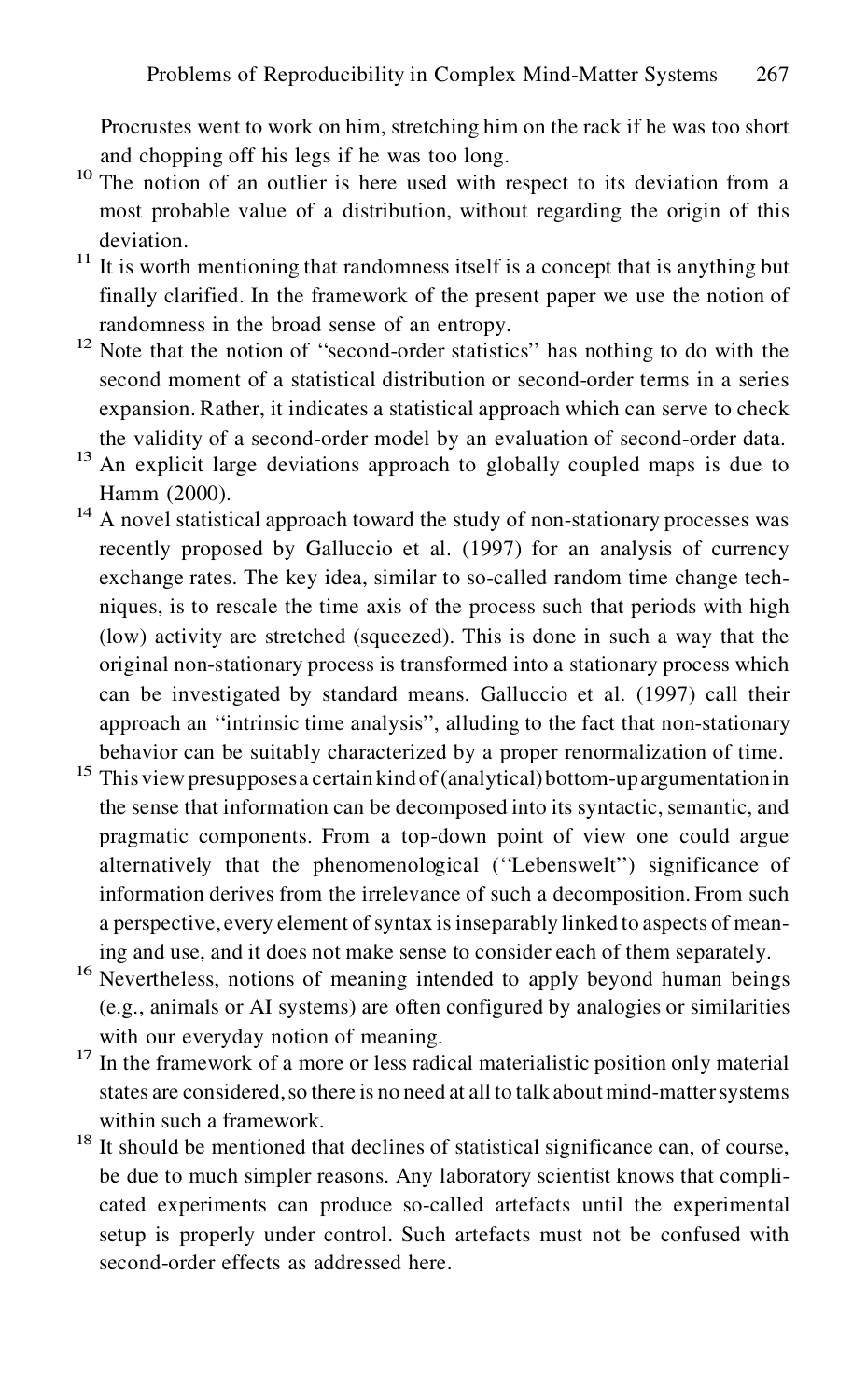#### **Acknowledgments**

We are grateful to Robert Bishop, Hans Primas, and two anonymous referees for critical comments on earlier versions of this manuscript, and to Werner Ehm and Christian Scheer for communicating results prior to publication.

#### **References**

- Aizawa, Y. (1989). Non-stationary chaos revisited from large deviation theory. *Progress in Theoretical Physics Supplement, 99,* 149–164.
- Amann, A., & Atmanspacher, H. (1999). Introductory remarks on large deviations statistics. *[Journal](http://rudolfo.ingentaselect.com/nw=1/rpsv/cgi-bin/linker?ext=a&reqidx=/0892-3310^28^2913L.639[aid=5053304]) of Scienti c [Exploration,](http://rudolfo.ingentaselect.com/nw=1/rpsv/cgi-bin/linker?ext=a&reqidx=/0892-3310^28^2913L.639[aid=5053304]) 13,* 639–664.
- Atlan, H. (1991). Intentional self-organization in nature and the origin of meaning. In Rossi, C., & Tiezzi, E. (Eds.), *Ecological Physical Chemistry* (pp. 311–331). Amsterdam: Elsevier.
- Atmanspacher, H. (1994). Complexity and meaning as a bridge across the Cartesian cut. *[Journal](http://rudolfo.ingentaselect.com/nw=1/rpsv/cgi-bin/linker?ext=a&reqidx=/1355-8250^28^291L.168[aid=822638]) of [Consciousness](http://rudolfo.ingentaselect.com/nw=1/rpsv/cgi-bin/linker?ext=a&reqidx=/1355-8250^28^291L.168[aid=822638]) Studies, 1,* 168–181.
- Atmanspacher, H. (1997). Cartesian cut, Heisenberg cut, and the concept of complexity. *World Futures, 49,* 333–355.
- Atmanspacher, H. (2003). Mind and matter as asymptotically disjoint, inequivalent representations with broken time-reversal symmetry. *[BioSystems,](http://rudolfo.ingentaselect.com/nw=1/rpsv/cgi-bin/linker?ext=a&reqidx=/0303-2647^28^2968L.19[aid=5053305]) 68,* 19–30.
- Atmanspacher, H., Räth, C., & Wiedenmann, G. (1997). Statistics and meta-statistics in the concept of complexity. *Physica A, 234,* [819–829.](http://rudolfo.ingentaselect.com/nw=1/rpsv/cgi-bin/linker?ext=a&reqidx=/0378-4371^28^29234L.819[aid=569190])
- Atmanspacher, H., Römer, H., & Walach, H. (2002). Weak quantum theory: Complementarity and entanglement in physics and beyond. *[Foundations](http://rudolfo.ingentaselect.com/nw=1/rpsv/cgi-bin/linker?ext=a&reqidx=/0015-9018^28^2932L.379[aid=5053306]) of Physics, 32,* 379–406.
- Balatoni, J., & Rényi, A. (1956). Remarks on entropy. *Publications of the Mathematics Institute of the Hungarian Academy of Science, 9,* 9–40.
- Bates, J. E., & Shepard, H. (1991). Information uctuation as a measure of complexity, UNH (Durham) preprint. See also Bates, J. E., & Shepard, H., Measuring complexity using information uctuations. *Physics Letters A, 172,* 416–425.
- Bucklew, J. A. (1990). *Large Deviations Techniques in Decision, Simulation, and Estimation.* New York: Wiley.
- Casti, J. (1992). The simply complex: Trendy buzzword or emerging new science? *Bulletin of the Santa Fe Institute, 7,* 10–13.
- Crabbe, J. C., Wahlsten, D., & Dudek, B. C. (1999). Genetics of mouse behavior: Interactions with laboratory environment. *Science, 284,* [1670–1672.](http://rudolfo.ingentaselect.com/nw=1/rpsv/cgi-bin/linker?ext=a&reqidx=/0036-8075^28^29284L.1670[aid=1597615]) See also the comment by M. Enserink in the same issue, pp. 1599–1600.
- Cronbach, L. J. (1983). *Designing Evaluations of Educational and Social Programs.* San Francisco: Jossey-Bass.
- Crutch field, J. P. (1992). Knowledge and meaning... chaos and complexity. In Lam, L., & Naroditsky, V. (Eds.), *Modeling Complex Phenomena* (pp. 66–101). Berlin: Springer.
- Crutch eld, J. P., & Young, K. (1989). Inferring statistical complexity. *[Physical](http://rudolfo.ingentaselect.com/nw=1/rpsv/cgi-bin/linker?ext=a&reqidx=/0031-9007^28^2963L.105[aid=1949486]) Review Letters, 63,* [105–108.](http://rudolfo.ingentaselect.com/nw=1/rpsv/cgi-bin/linker?ext=a&reqidx=/0031-9007^28^2963L.105[aid=1949486])
- Dunne, B. J., Dobyns, Y. H., Jahn, R. G., & Nelson, R. D. (1994). Series position effects in random event generator experiments, with an appendix by A. Thompson. *Journal of Scientific Exploration*, *8,* [197–215.](http://rudolfo.ingentaselect.com/nw=1/rpsv/cgi-bin/linker?ext=a&reqidx=/0892-3310^28^298L.197[aid=1470936]) See also the Technical Report PEAR 93002 (Princeton 1993), which contains a collection of effect sizes of 21 prolific operators as a function of series number which is not included in the published version.
- Dunne, B. J., & Jahn, R. G. (2003). Information and uncertainty in remote perception research. *Journal of Scienti c [Exploration,](http://rudolfo.ingentaselect.com/nw=1/rpsv/cgi-bin/linker?ext=a&reqidx=/0892-3310^28^2917L.207[aid=5053309]) 17*, 207–241.
- Dworkin, B. R., & Miller, N. E. (1986). Failure to replicate visceral learning in the acute curarized rat preparation. *Behavioral [Neuroscience,](http://rudolfo.ingentaselect.com/nw=1/rpsv/cgi-bin/linker?ext=a&reqidx=/0735-7044^28^29100L.299[aid=5053310]) 100,* 299–314.
- Ehm, W. (2003). Manuscript in preparation.
- Elkana, Y. (1986). Die Entstehung des Denkens zweiter Ordnung im klassischen Griechenland. In *Anthropologie der Erkenntnis* (pp. 344–375). Frankfurt: Suhrkamp.
- Ellis, R. S. (1985). *Entropy, Large Deviations, and Statistical Mechanics.* New York: Springer.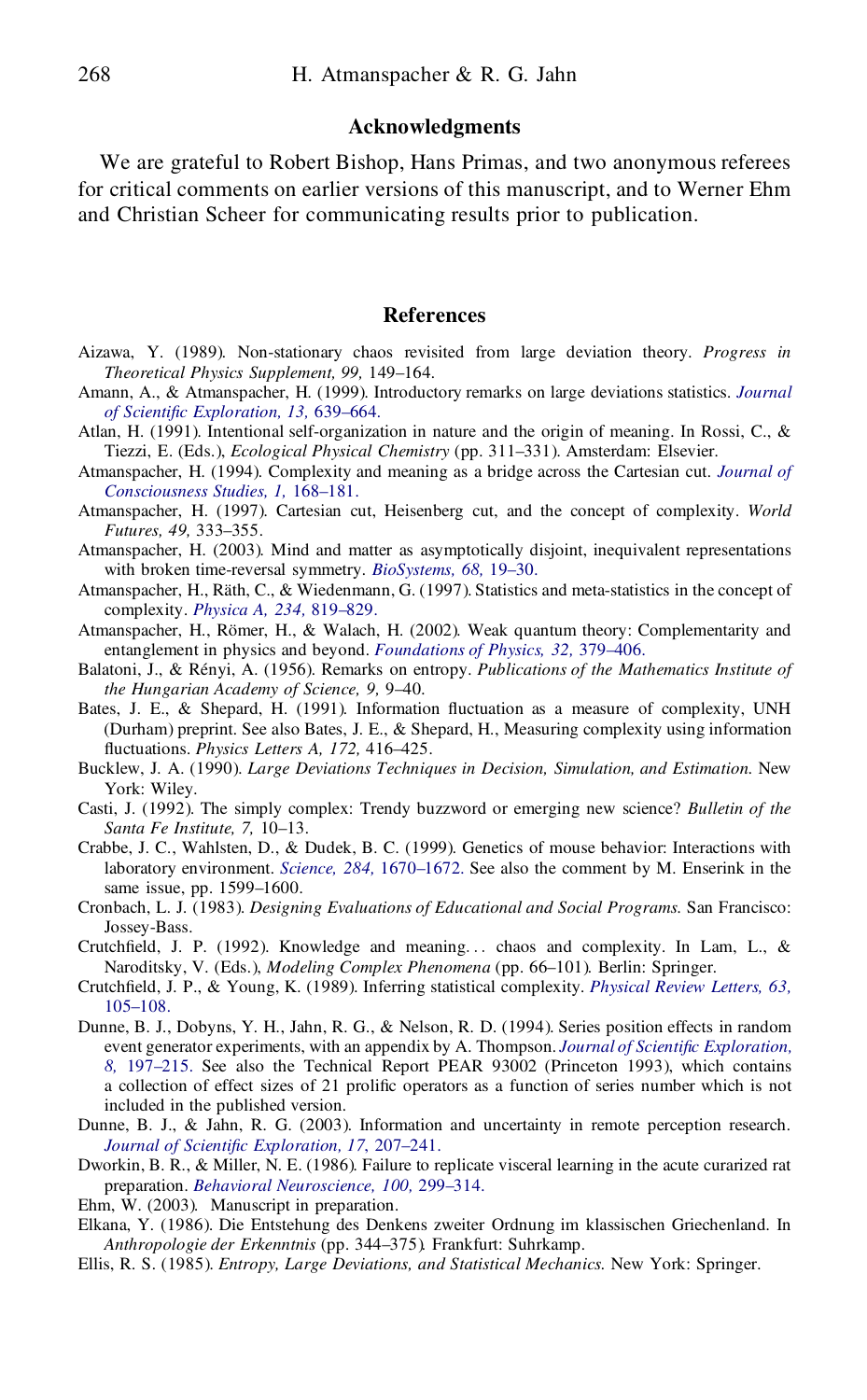- Feldman, D. P., & Crutchfield, J. P. (1998). Measures of statistical complexity: Why? *[Physics](http://rudolfo.ingentaselect.com/nw=1/rpsv/cgi-bin/linker?ext=a&reqidx=/0375-9601^28^29238L.244[aid=1949488]) Letters A, 238,* [244–252.](http://rudolfo.ingentaselect.com/nw=1/rpsv/cgi-bin/linker?ext=a&reqidx=/0375-9601^28^29238L.244[aid=1949488])
- Feller, W. (1971). *An Introduction to Probability Theory and Its Applications* (Vol 1). New York: Wiley, pp. 152ff.
- von Foerster, H. (1982). *Observing Systems.* Seaside, CA: Intersystems Publications, p. 258.
- Freeman, W. (1994). Neural mechanisms underlying destabilization of cortex by sensory input. *Physica D, 75,* 151–164.
- Galluccio, S., Caldarelli, G., Marsili, M., & Zhang, Y.-C. (1997). Scaling in currency exchange. *Physica A, 245,* [423–436.](http://rudolfo.ingentaselect.com/nw=1/rpsv/cgi-bin/linker?ext=a&reqidx=/0378-4371^28^29245L.423[aid=5053312])
- Gernert, D. (2000). Towards a closed description of observation processes. *[BioSystems,](http://rudolfo.ingentaselect.com/nw=1/rpsv/cgi-bin/linker?ext=a&reqidx=/0303-2647^28^2954L.165[aid=5053313]) 54,* 165–180.
- Grassberger, P. (1986). Toward a quantitative theory of self-generated complexity. *[International](http://rudolfo.ingentaselect.com/nw=1/rpsv/cgi-bin/linker?ext=a&reqidx=/0020-7748^28^2925L.907[aid=1949490]) Journal of [Theoretical](http://rudolfo.ingentaselect.com/nw=1/rpsv/cgi-bin/linker?ext=a&reqidx=/0020-7748^28^2925L.907[aid=1949490]) Physics, 25,* 907–938.
- Grassberger, P. (1989). Problems in quantifying self-generated complexity. *Helvetica Physica Acta, 62,* 489–511.
- Griniasty, M., & Hakim, V. (1994). Correlations and dynamics in ensembles of maps. *[Physical](http://rudolfo.ingentaselect.com/nw=1/rpsv/cgi-bin/linker?ext=a&reqidx=/1063-651X^28^2949L.2661[aid=5053315]) Review E,49,* [2661–2667.](http://rudolfo.ingentaselect.com/nw=1/rpsv/cgi-bin/linker?ext=a&reqidx=/1063-651X^28^2949L.2661[aid=5053315])
- Haken, H. (1988). *Information and Self-Organization.* Berlin: Springer, Section 1.6.
- Halsey, T. C., Jensen, M. H., Kadanoff, L. P., Procaccia, I., & Shraiman, B. I. (1986). Fractal measures and their singularities: The characterization of strange sets. *[Physical](http://rudolfo.ingentaselect.com/nw=1/rpsv/cgi-bin/linker?ext=a&reqidx=/1050-2947^28^2933L.1141[aid=569196]) Review A,33,* [1141–1151.](http://rudolfo.ingentaselect.com/nw=1/rpsv/cgi-bin/linker?ext=a&reqidx=/1050-2947^28^2933L.1141[aid=569196])
- Hamm, A. (2000). Large deviationsfrom the thermodynamic limit in globally coupled maps. *Physica D, 142,* 41–69.
- Jahn, R. G., & Dunne, B. J. (1997). Science of the subjective. *Journal of Scientific Exploration*, 11, [201–224.](http://rudolfo.ingentaselect.com/nw=1/rpsv/cgi-bin/linker?ext=a&reqidx=/0892-3310^28^2911L.201[aid=977055])
- Jahn, R. G., & Dunne, B. J. (2001). A modular model of mind/matter manifestations (M<sup>5</sup> ). *[Journal](http://rudolfo.ingentaselect.com/nw=1/rpsv/cgi-bin/linker?ext=a&reqidx=/0892-3310^28^2915L.299[aid=1927364]) of Scienti c [Exploration,](http://rudolfo.ingentaselect.com/nw=1/rpsv/cgi-bin/linker?ext=a&reqidx=/0892-3310^28^2915L.299[aid=1927364]) 15,* 299–329.
- Jahn, R. G., Dunne, B. J., Nelson, R. D., Dobyns, Y. H., & Bradish, G. J. (1997). Correlations of random binary sequences with pre-stated operator intention: A review of a 12-year program. *Journal of Scientific [Exploration,](http://rudolfo.ingentaselect.com/nw=1/rpsv/cgi-bin/linker?ext=a&reqidx=/0892-3310^28^2911L.345[aid=568911]) 11, 345-367.*
- Jahn, R., Dunne, B., Bradish, G., Dobyns, Y., Lettieri, A., Nelson, R., Mischo, J., Boller, E., Bösch, H., Vaitl, D., Houtkooper, J., & Walter, B. (2000). Mind-Machine Interaction Consortium: PortREG replication experiments. *Journal of Scientific [Exploration,](http://rudolfo.ingentaselect.com/nw=1/rpsv/cgi-bin/linker?ext=a&reqidx=/0892-3310^28^2914L.499[aid=1470931]) 14, 499-555.*
- Jung, C. G. (1952). Synchronizität als ein Prinzip akausaler Zusammenhänge. In Jung, C. G., & Pauli, W. (Eds.), *Naturerklärung und Psyche* (pp. 1–107). Zürich: Rascher.
- Jung, C. G., & Pauli, W. (1952). *Naturerkla¨rung und Psyche.* Zu¨rich: Rascher.
- Kaneko, K. (1990). Supertransients, spatiotemporal intermittency, and stability of fully developed spatiotemporal chaos. *Physics Letters A, 149,* [105–112.](http://rudolfo.ingentaselect.com/nw=1/rpsv/cgi-bin/linker?ext=a&reqidx=/0375-9601^28^29149L.105[aid=525002])
- Kaneko, K. (Ed.). (1993). *Theory and Applications of Coupled Map Lattices.* New York: Wiley.
- Kaneko, K., & Tsuda, I. (2000). *Complex Systems: Chaos and Beyond.* Berlin: Springer.
- Kolmogorov, A. N. (1958). A new metric invariant of transitive dynamical systems and automorphisms in Lebesgue spaces. *Doklady Akademii Nauk SSSR, 119,* 861–864. See also Sinai, Ya. G. (1959). On the notion of entropy of a dynamical system. *Doklady Akademii Nauk SSSR, 124,* 768.
- Kolmogorov, A. N. (1965). Three approaches to the quantitative definition of complexity. *Problems of Information Transmission, 1,* 3–11.
- Krathwohl, D. R. (1985). *Social and Behavioral Science Research.* San Francisco: Jossey-Bass.
- Landsberg, P. T., & Shiner, J. S. (1998). Disorder and complexity in an ideal non-equilibrium Fermi gas. *Physics Letters A, 245,* [228–232.](http://rudolfo.ingentaselect.com/nw=1/rpsv/cgi-bin/linker?ext=a&reqidx=/0375-9601^28^29245L.228[aid=5053317])
- von Lucadou, W. (1991). Some remarks on the problem of repeatability of experiments with complex systems. In Atmanspacher, H., & Scheingraber, H. (Eds.), *Information Dynamics* (pp. 143–151). New York: Plenum.
- von Lucadou, W. (1994). Wigner's friend revitalized? In Atmanspacher, H., & Dalenoort, G. J. (Eds.), *Inside Versus Outside* (pp. 369–388). Berlin: Springer.
- Lykken, D. T. (1968). Statistical significance in psychological research. *[Psychological](http://rudolfo.ingentaselect.com/nw=1/rpsv/cgi-bin/linker?ext=a&reqidx=/0033-2909^28^2970L.151[aid=26481]) Bulletin*, 70, [151–159.](http://rudolfo.ingentaselect.com/nw=1/rpsv/cgi-bin/linker?ext=a&reqidx=/0033-2909^28^2970L.151[aid=26481])
- May, E. C. (1999). Private communication in February 1999. The variance complexity for the images used in May et al. (2000) was calculated by Christian Scheer. The results were then correlated with the corresponding figures of merit.